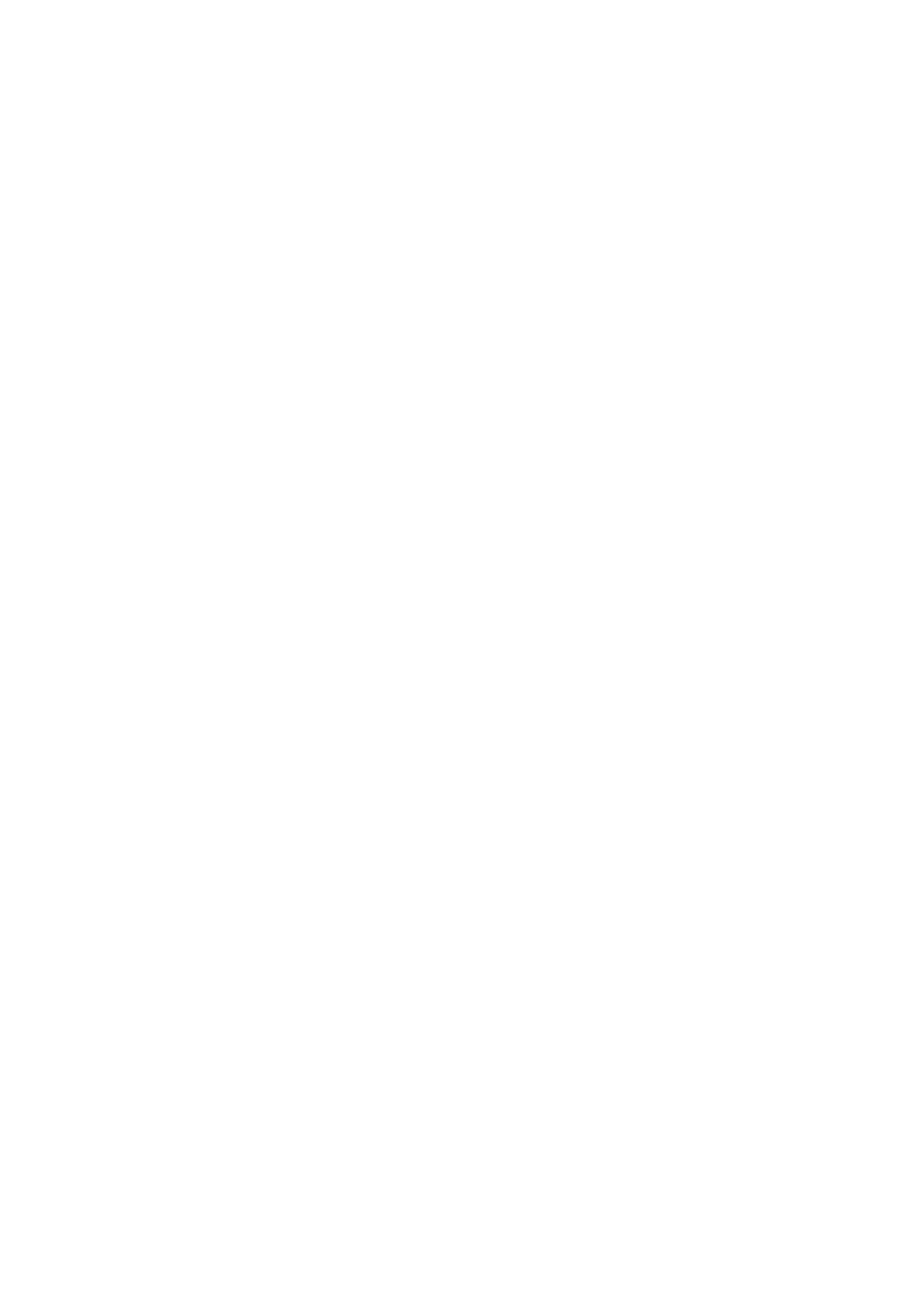#### Poems copyright © 2017 by Johnmichael Simon

# All rights reserved Printed by Cyclamens and Swords Publishing ISRAEL

www.cyclamensandswords.com

ISBN No. 978-965-7503-xxx

No part of this publication may be reproduced in whole or in part, or stored in a retrieval system, or transmitted in any form or by any means, electronic, mechanical, photocopying, recording or otherwise without written permission of the author.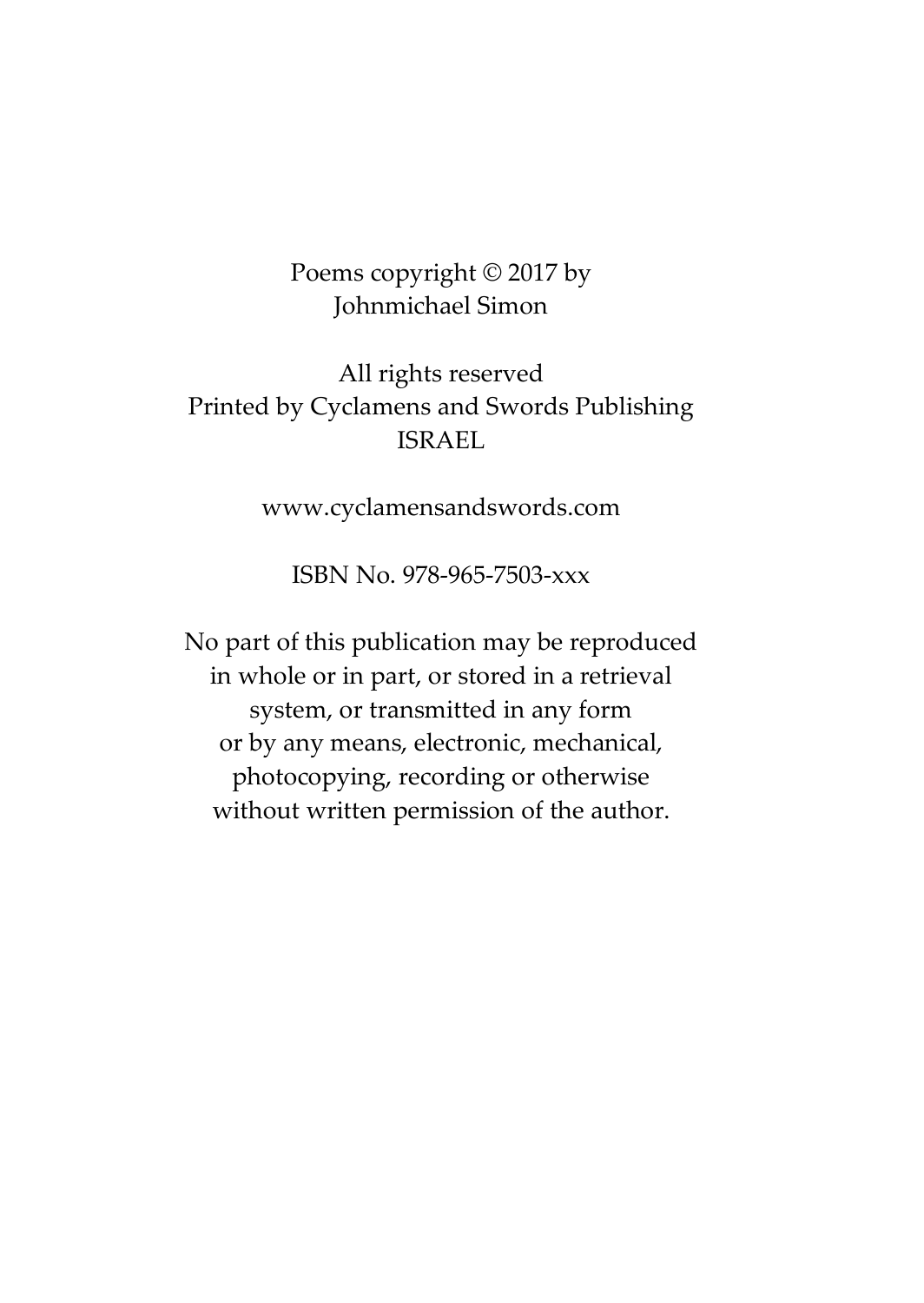**4** *Brothers, cousins, and all the* 

### **C O N T E N T S**

# **B R O T H E R S A N D C O U S I N S 5 A L L T H E R E S T 2 6**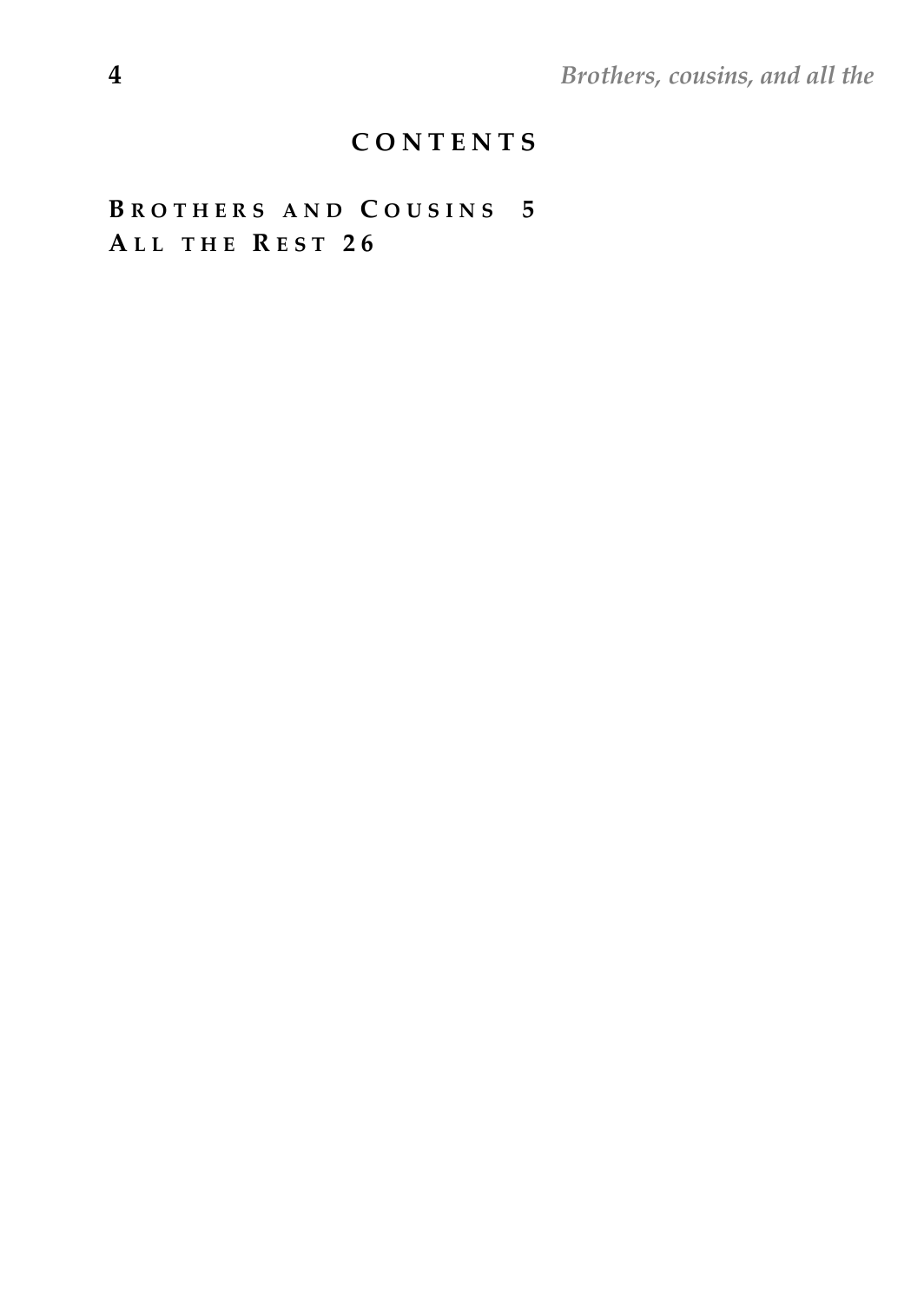# BROTHERS AND COUSINS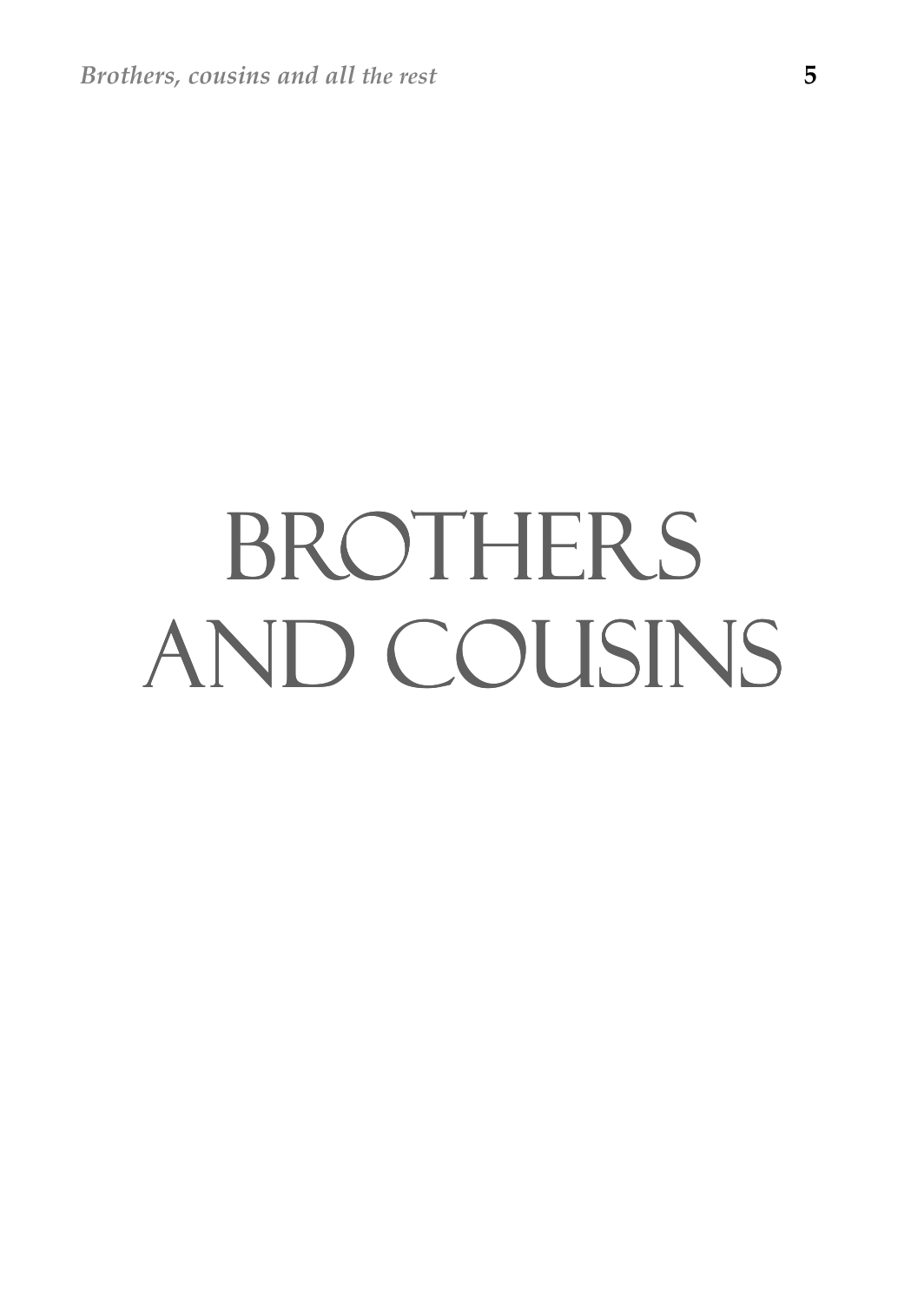#### **Big Bang Brothers**

the sun is high shouting over the world wake up, you're all brothers

and we open our eyes brown or slanted yellow children or wrinkled

 $\sim$ ~~~~~~~

 $\sim$ ~~~~~~~

 $\sim\sim\sim\sim\sim\sim\sim\sim$ 

it's coming closer each little fish every tadpole or gnat that lives in this pond makes its own tiny ripple that shivers us into a crowd of jostling silver molecules

all brothers, here in our mirrors our touch-screen libraries of babel all shouting to each other voices and pictures a shimmering graffiti quicksilver pond of souls

until the next destroyer dynamite stuffed around his body belt scatters us all fleeing from each other into solitary universes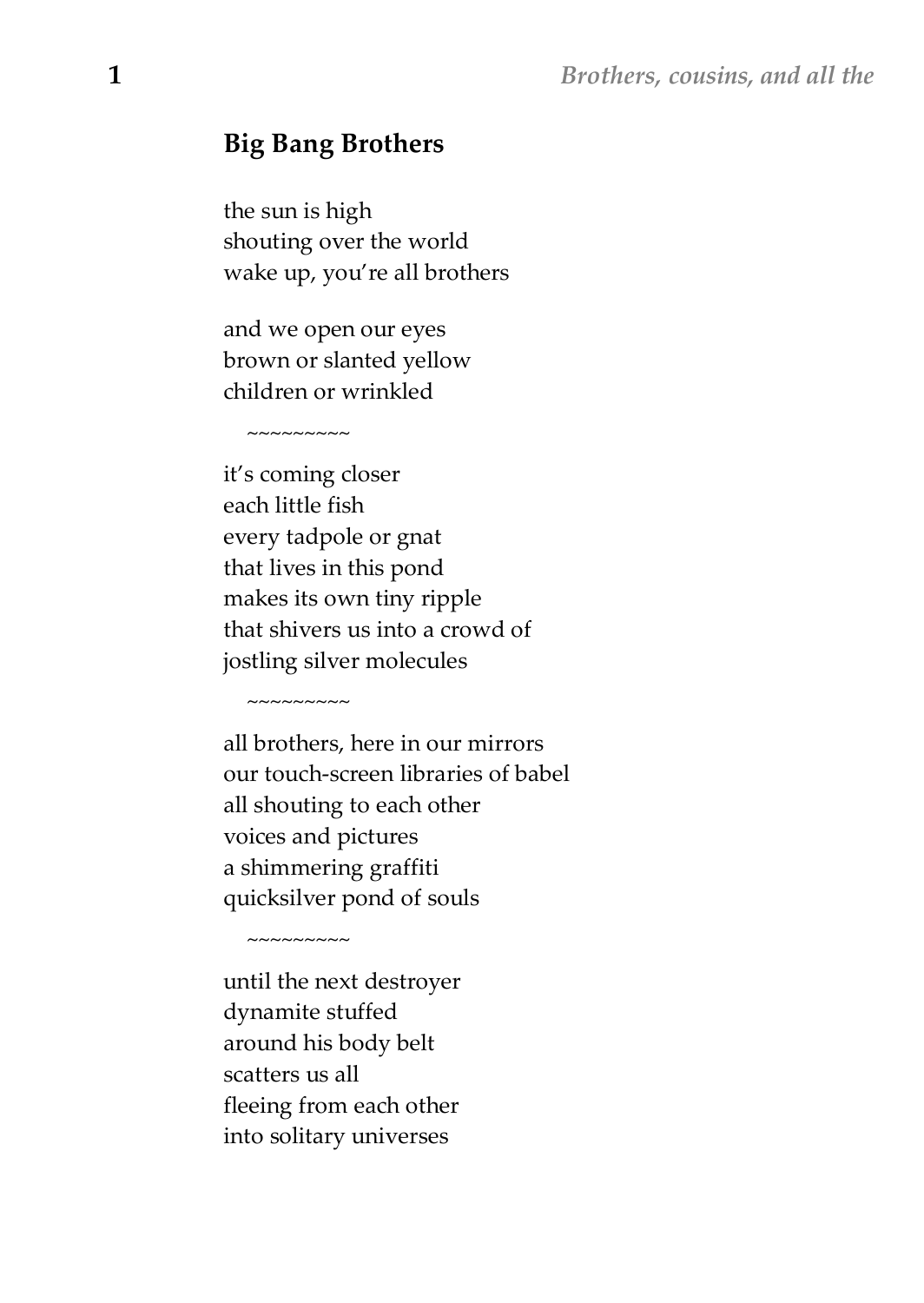#### **Cousins**

They say we are cousins, you and I we share the same buses, fast food, love of football we walk the same sidewalks shop in the same stores and when we are ill we fill the wards of the same hospitals

The writing on our street signs, cold drink bottles and public bathrooms are in both our languages

Our music and the poetry of our words ring out in similar cadences but when you listen carefully you can feel the different headwaters of rivers leading back to different mountain springs

Sometimes in the places that we meet; the halls of our government the schools where our children gather and eye each other with pride or jealousy

You can hear different blood beating see into our inner rooms, the places where kinship is simply a thin coat of surface paint

Covering the thousand years deep distrust we have for one another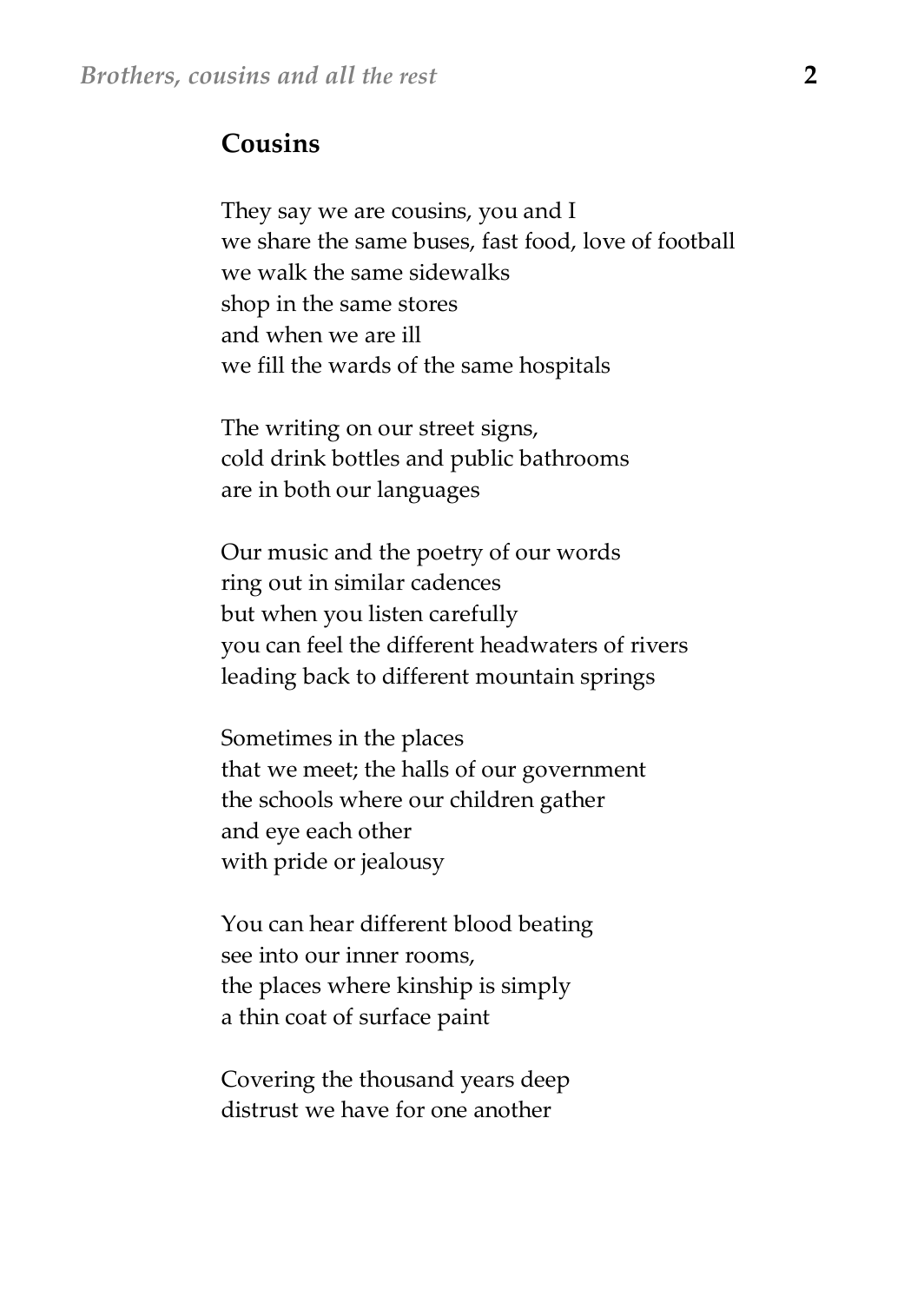# **Peace Lover**

There is a wall that if you happen to be born on one side or the other you are 'them' or 'us' like your father, great grandfather

Let's say you inherited some things from them, color of skin, eyes, hair, the way you pronounce words, foods you eat or don't, the direction you face when you worship. The name of your God

The fields on your side of the wall are lush and bountiful, but those on the other side you eye, watch the others tilling, harvesting, envious even

And then one day someone (a leader, priest, commander) tells you to risk your life, attack the wall (or defend it) and you don your gray uniform or your brown uniform

Up until a decade or two ago you hadn't ever heard the words 'pacifist' or 'conscientious objector' all you asked was that if you got killed on the wrong

Side of the wall, they would return your body home where it belongs, alongside your father, your great grandfather, so that when the war was over, your children

Would come once a year to drape a brown flag or a gray flag over your grave, go to prayers, go home for a meal, donate a small sum to strengthen or rebuild the wall

And now your children, your grandchildren are demonstrating. They stand quietly with placards 'Pull down the wall'

And you know not whether to weep for them or bless them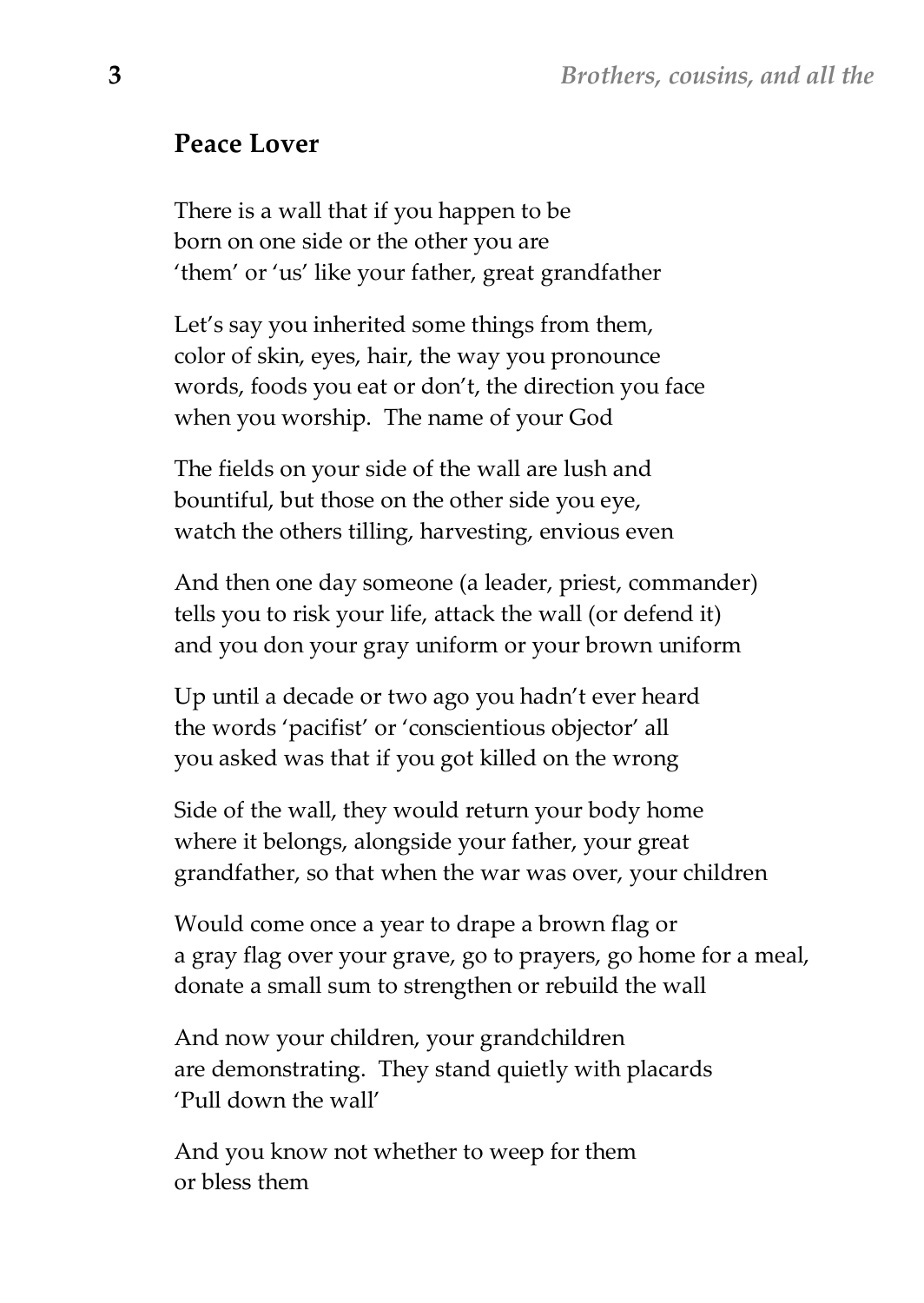#### **Whimper**

7 am on the last morning before everything explodes

into shrapnel, flying masonry broken statues, Eroica, bone splinters blood, old newspapers, tears, regrets Frank Sinatra singing My Way seismology, a three-legged dog walls, floors, elevator shafts incandescence, ketchup, nails a car door tumbling away then gone silence

6 am on the last morning baby is crying, needs a diaper change two cars stop side-by-side in a side street windows open, drivers chatting garbage truck honking behind down at the bakery fragrant bread rolls tumble into baskets, fishermen cast nets into gleaming waves

a faintness of dawn suffuses the sky in Australia headlights cut the darkness into ribbons, radio playing Chopin. Natasha stirs the soup, tastes, adds another pinch of salt, a clove of garlic

A lone jackal howls, knows something is wrong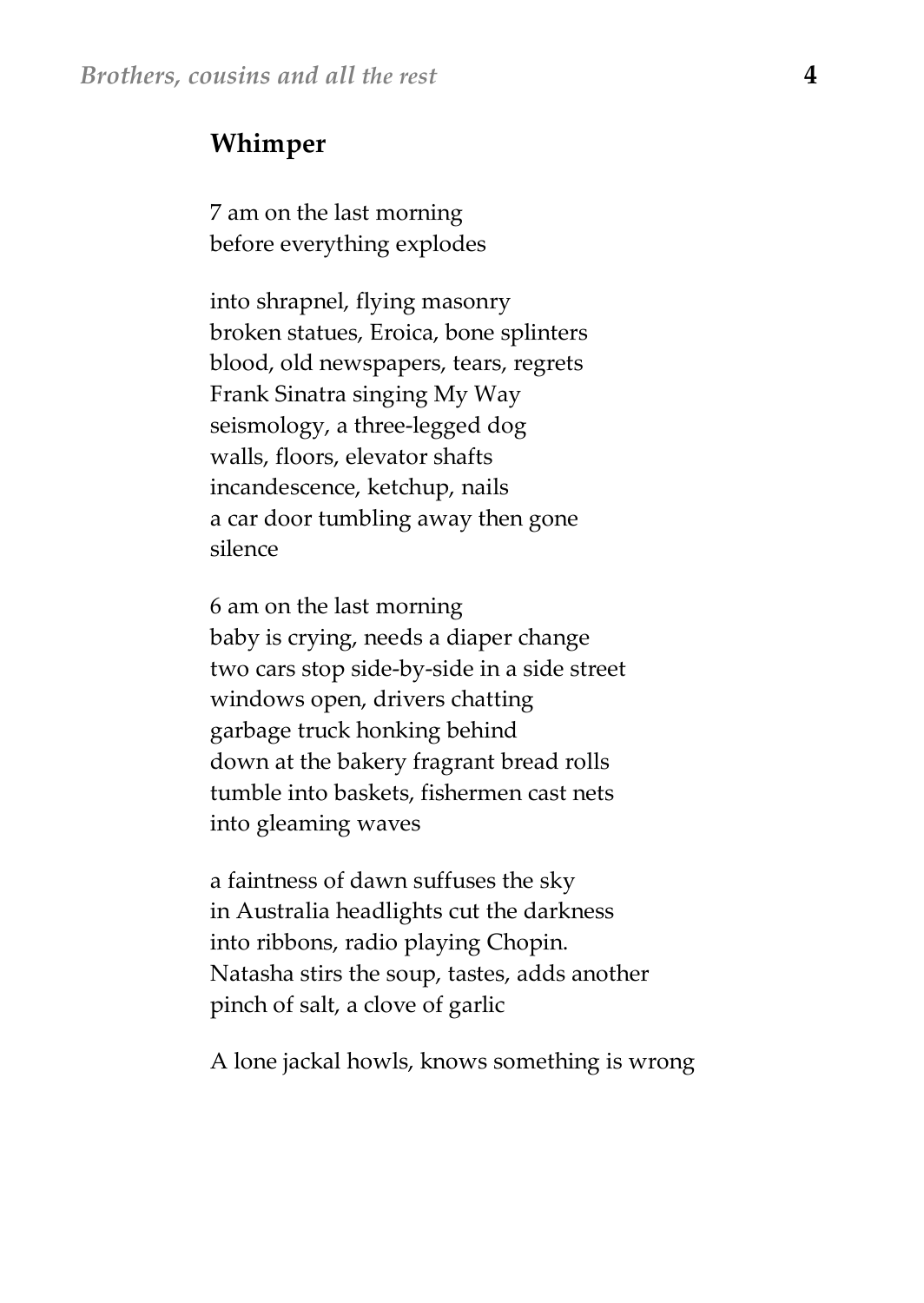# **Cranes Over Galilee**

Muscled flesh of migrating cranes decorates the air above our valley twice yearly we watch their squadrons their flowing flapping arrows bringing news from Lake Victoria messages from the Black Sea

how the little ones have grown so quickly about the scarcity of fishlets this year exchanging flavors of grub and tadpole

the funeral of old Kylos, the wing leader and how our autumn tears had hushed even the fretting newly hatched

warnings too, about humans to be avoided, that throw rocks, fire shotguns, yell barbaric threats; and those to be respected, that scatter corn cobs on stubbled fields, glint upwards only through snapping glassy eyes

We watch them arrive and depart each year above our valley, our tribal wars, our fences and fortifications mean nothing to them

Mapped out as we are between hills, lakes, feeding or resting grounds

The higher we fly we realize how fragile our ownership of these merging landscapes, these changing seasons. All our efforts, our patchwork scratchings on the terrain fading into obscurity beneath the rushing clouds of territorial imperative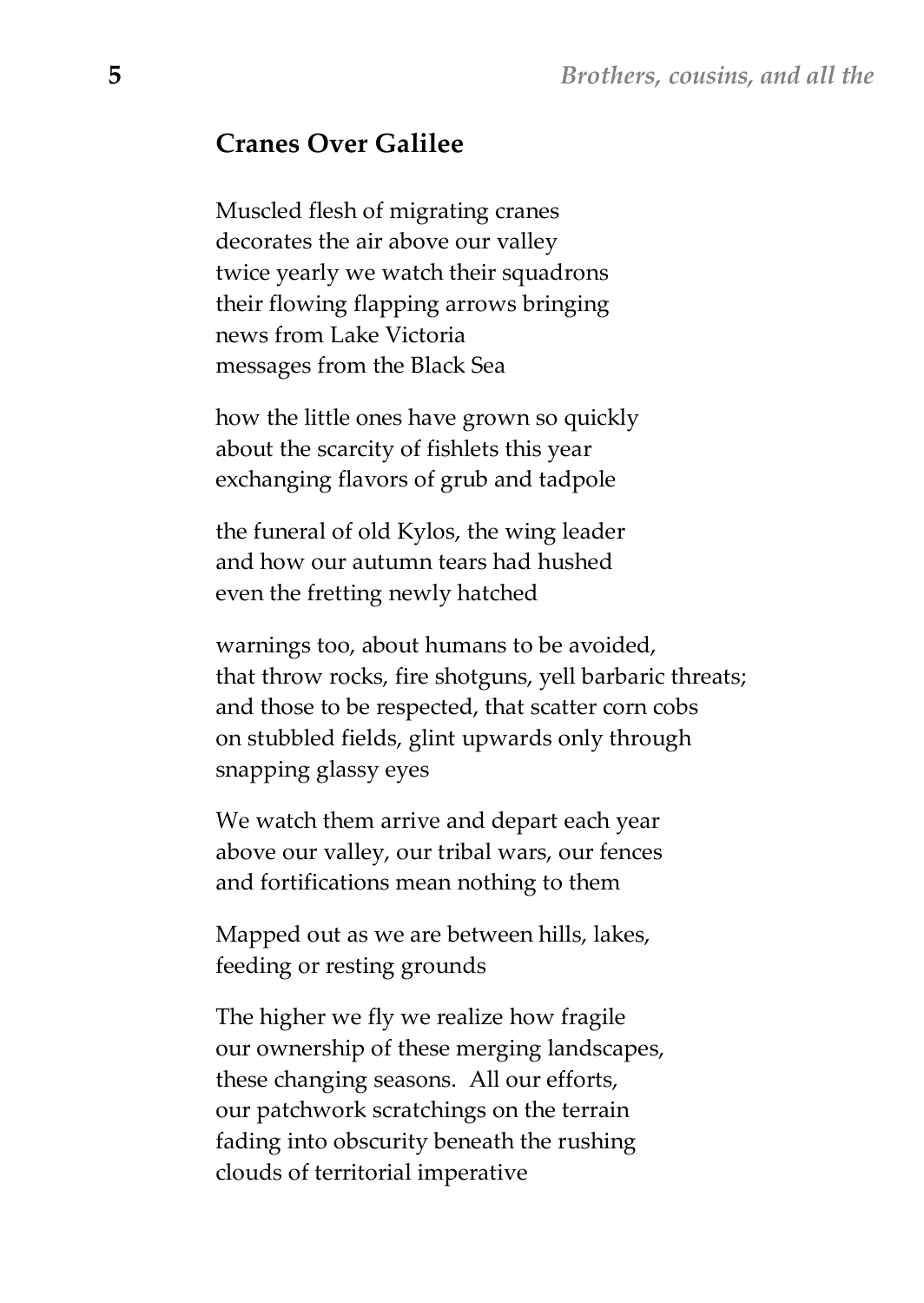#### **5 am. Everywhere**

Today cranes gaggled in clusters, wheeling then re-forming into arrows heading northwards. A girl with dark hair wearing a clutch of explosives making her feel heavy or pregnant would have seen them as in a vision, wishing it would be quick, painless. Five children under blankets did not awaken as the intruder slipped between them and in a million homes not far from Tokyo, Earth Hour passed unrecognized. At a gas station near Paris a pump attendant with Michelin across his overalls handed over the cash to a man with a stocking on his head while in downtown Chicago those queuing outside a smart phone store shuffled feet in the five a.m. cold. Viewed from space the pinkish yellow cherries in their shrink-wrapped pack seemed perfect, unblemished like the pale oversized moon rising over the rooftops of Nagasaki. Survivors listening to news broadcasts heard that no effort was being spared to return the situation to normal.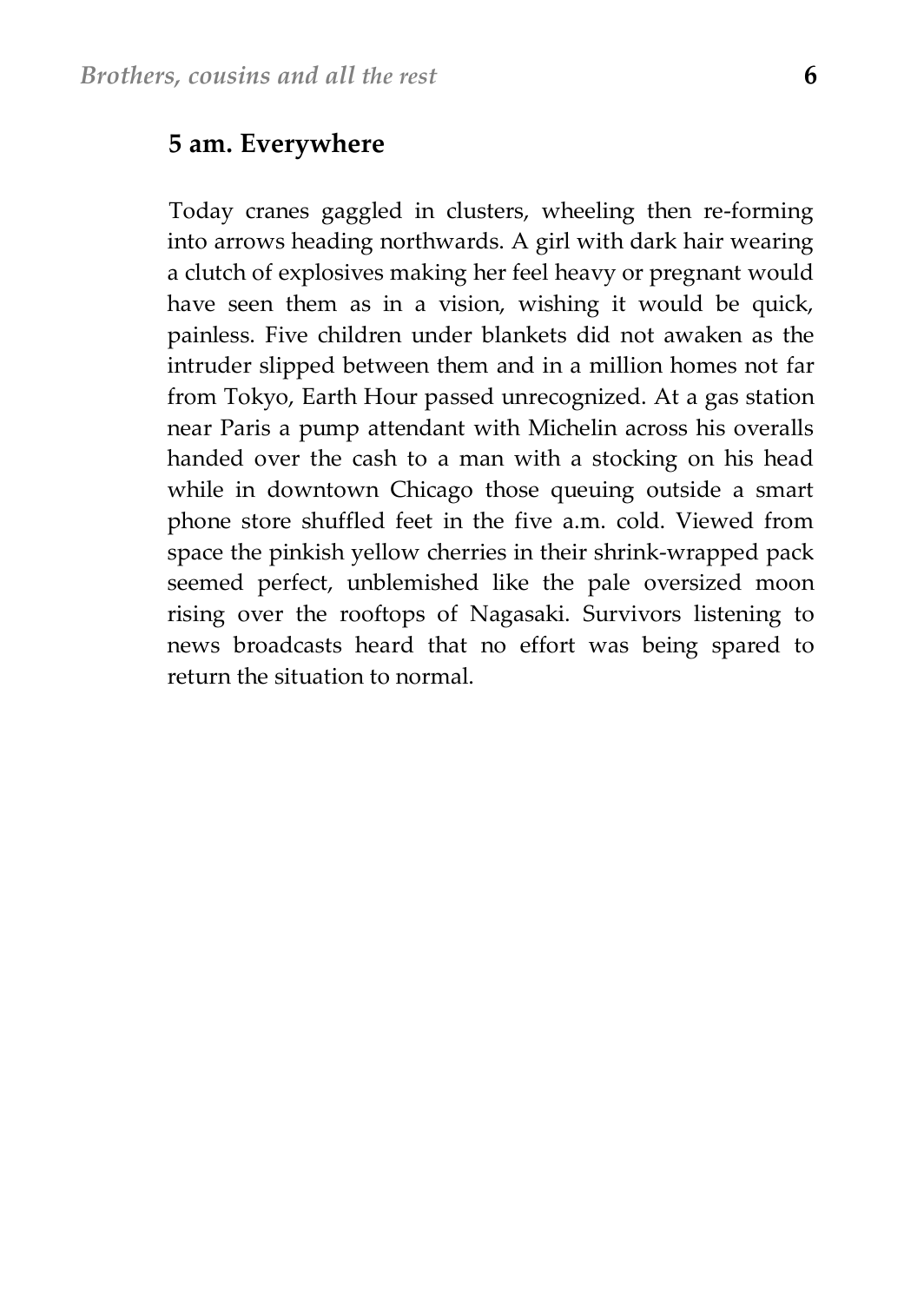# **Slowly Sinks the Sun**

Many of these walls are covered with his landscapes, domes and spires of Jerusalem rubbing wooden-framed shoulders with bark and bough, arching hills and wandering streams but sadly, he hasn't painted anything for years.

His notebooks filled with witticisms, purple phrases, sit in corners, piled, untidy, dusty or yellowing in the afternoon sun, waiting for some magic, a fairy princess to bend and kiss, touch with her wand, cause the sleeping frog to croak, then stand, open his sleepy eyes take up the pen again.

The house is quiet now. Empty refrigerators hum breathlessly, perhaps waiting for a sign of his awakening. The day nurse exchanges greetings with the night nurse tidies up, adjusts the bed sheets, checks the intravenous drip-drip that seeps into his absent dreams. Family members arrive for occasional visits, straighten a painting or two, sip tea, read a short story or a poem of his – a fond ritual – remembering his smile, the way he would shrug or wink, surprise them with some new creation.

He sleeps on. The clock ticks unconcerned. The fairy princess goes about her work in far-off places, reviving ancient music, unearthing undiscovered manuscripts, from time to time reuniting parted lovers. He sleeps on.

The night nurse arrives. The sun slips lower down into a painted sea. The moon appears, writing its familiar poem across a darkening sky.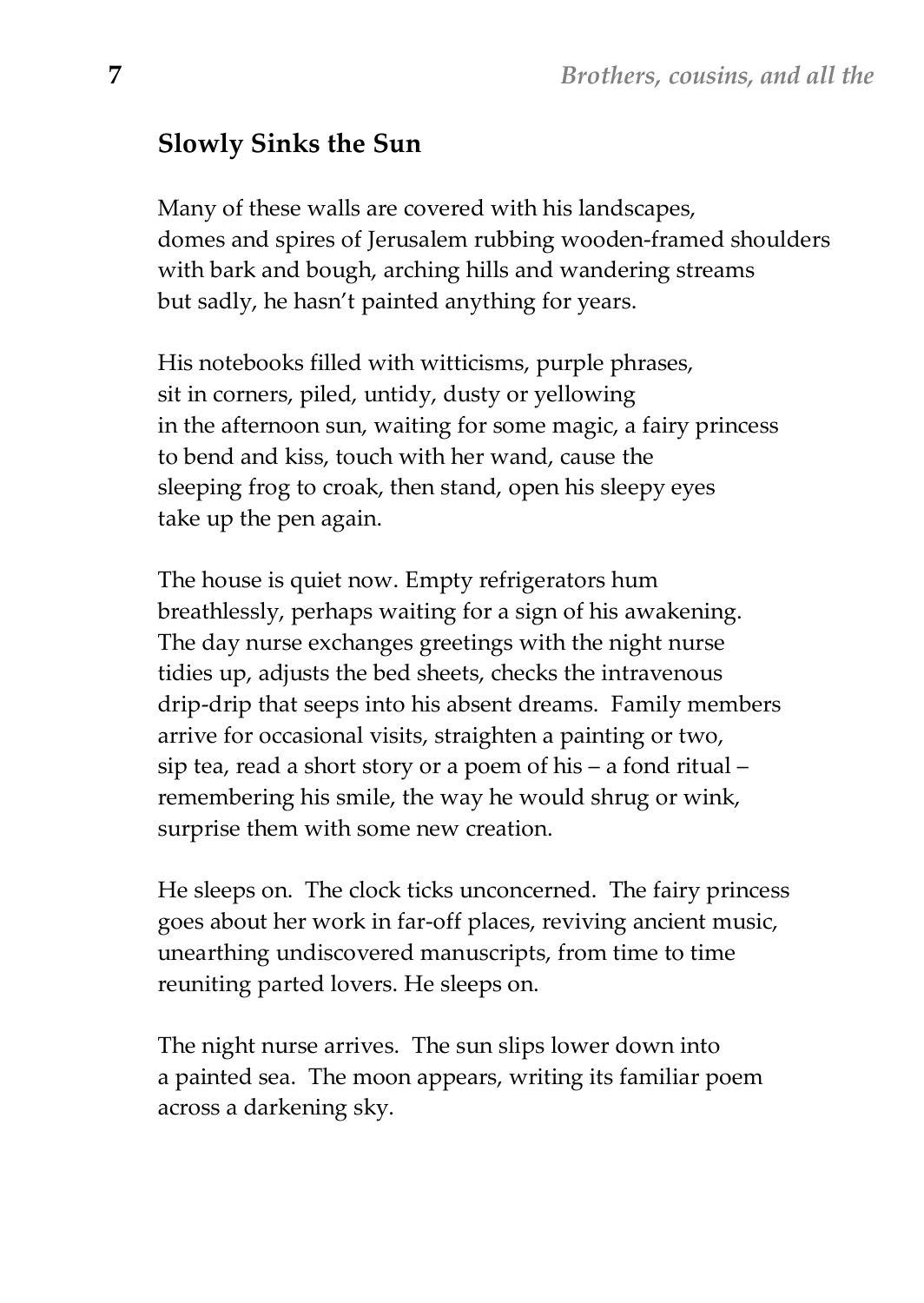#### **Prayer**

To all those praying, backs bent before dawn, repeating phrases, beside your beds of iron or straw, strewn with rocks, thorns sacrifices, psalms or incense. Look

The ship of knives sails on a zodiac of glass see how its hull and spinnaker glitter a thousand suns rain glow worms brilliant on it as transparent as the dolphins flying clicking tones in whistle-songs and silver bells

Ten just men and women steer its path tomorrow, next year, centuries from here ten thousand millennia. Look they float, they go about their tasks with smiles they break together crusts of restored bread drink hope from tubes, sip rescued tomorrows like resurrected rose wine, promises, their muscles pull together like stretched wire with messages

Soon. Next year a city in the sky bubbles on a bed of moonlit sand, destiny in their eyes, carrying their seeds across time's ocean across strange skies. Ten just men and women, a hundred now a thousand. Millions! Seeds bursting silver spores like wind-blown dandelions. Look water! fingers holding fingertips in peace. Look

Their backs are straight. They do not pray they sing, rejoice and dance. They talk with dolphins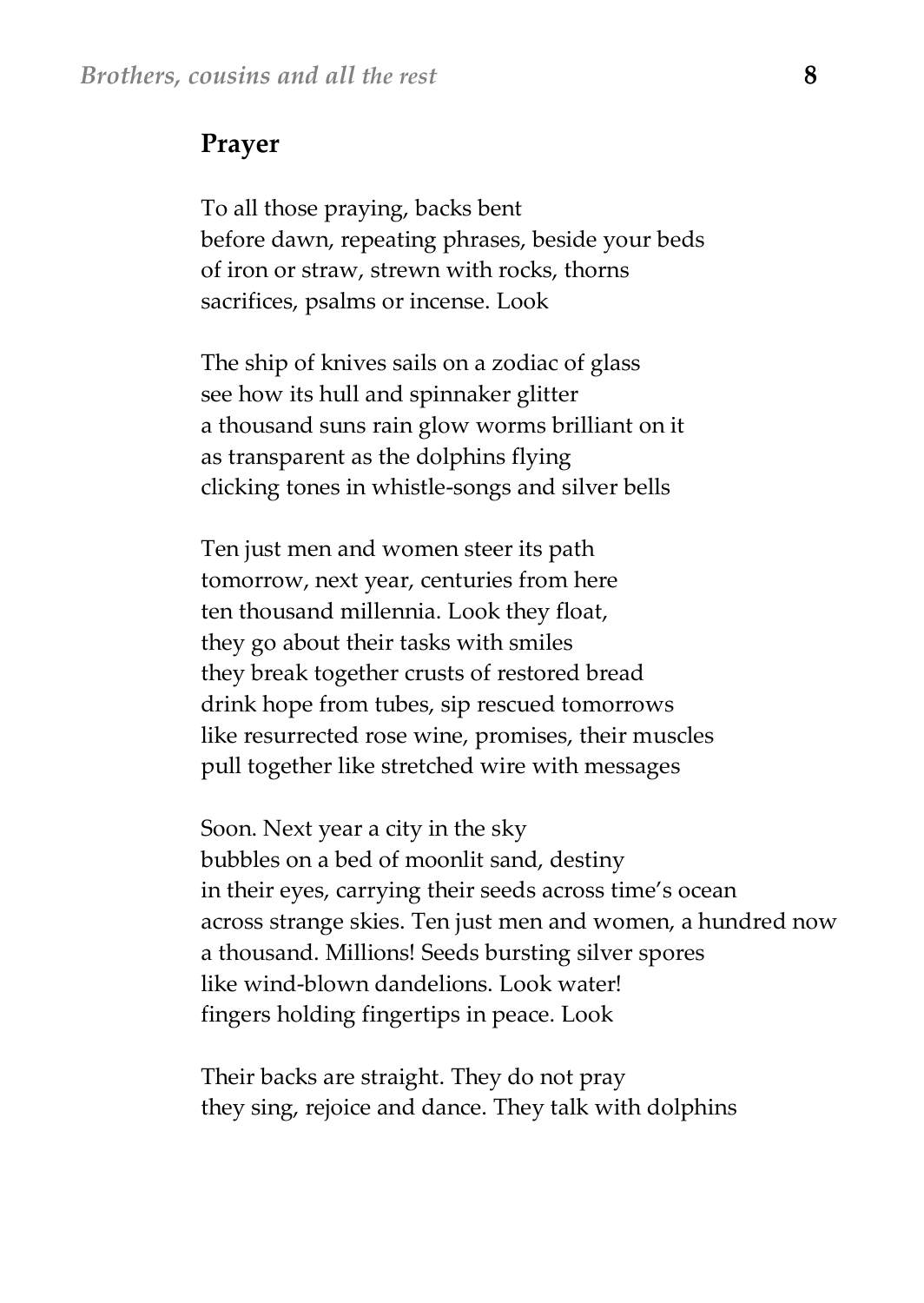# **Side by Side**

Teenagers barely out of childhood barefoot angels, brown skinned, muscular arms whirling slings, kitchen knives in pockets hatred burning under belts of their jeans.

Look, they could be our kids that one holding a rock looks like Yotam who rides the school bus with our daughter and I swear the fellow with the baseball cap lying bleeding, and his partner black-shirted struggling with two uniformed soldiers could be David, Avi or Nechemia who, loud mouthed, discuss everything in the next door playground three a.m. Friday night.

Two of our boys strayed into their village they could have been greeted with familiarity instead they were stoned, vehicle burned, escaped with their lives.

Don't their mothers care knowing their children will be caught or killed? don't they lose sleep as we do watching our babies don khaki, toys replaced by guns?

We all drink the same poison, poured by history into our cups. We swill it down with arrogance and distaste— *This is our land, not yours. Our language. Our birthright.* 

Outside in the playground dusk is gathering. The children are jumping on and off the swings and slides yelling at each other. We call them home, supper is ready. Have they completed their homework?

Down the road, in a dusty village, the others are playing soccer as the moon comes up. Just kids all of them.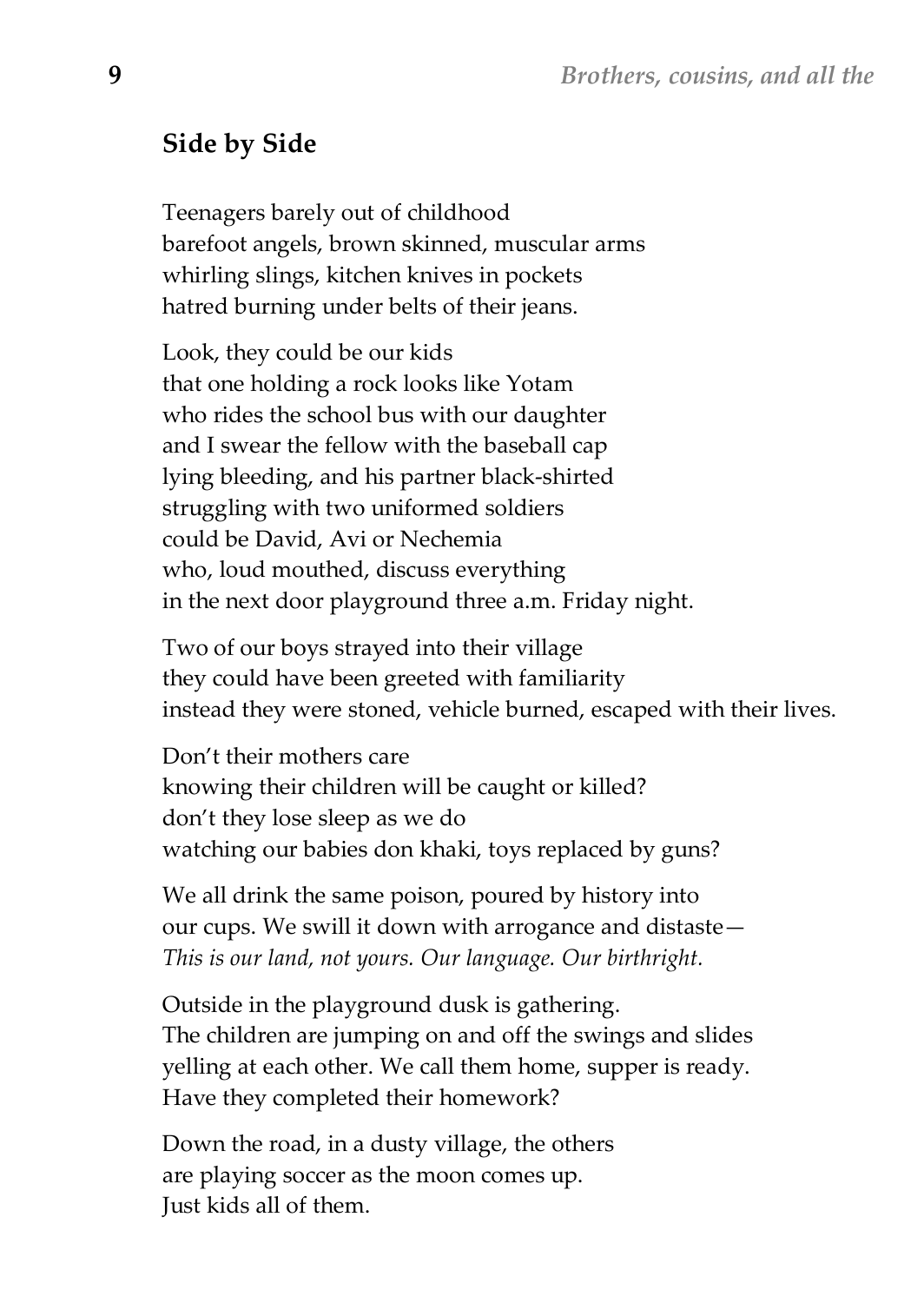### **Psalm**

 *– after Yehuda Amichai* 

I want to celebrate the things that remain after hard winters. That survive freezing and melting, that have no hatred in their hearts for they have loving and compassionate hearts. Those with smiles in their voices despite the conflicts.

I want to celebrate the small pleasures, music that accompanies the sun's warmth when eyes and ears open to birds and little children. Fragrance of breakfasts cooking in a thousand accents, from porridge to pita from watermelon to Esh Tanur\*.

Mist in Jerusalem's streets as night-shift workers wend their way home and those that open the day, prepare their wares.

Above all I want to celebrate strength that remains in willing legs and arms, muscles that volunteer to lift burdens in distant places, heal sick and wounded, protect endangered species; hearts and bodies that believe in common good, with patience and determination that dissolve borders, those that build, rebuild and reconstruct after argument and war all those pieces of the puzzle that we call Zion.

*Esh Tanur – a large flat pita bread baked in Jerusalem*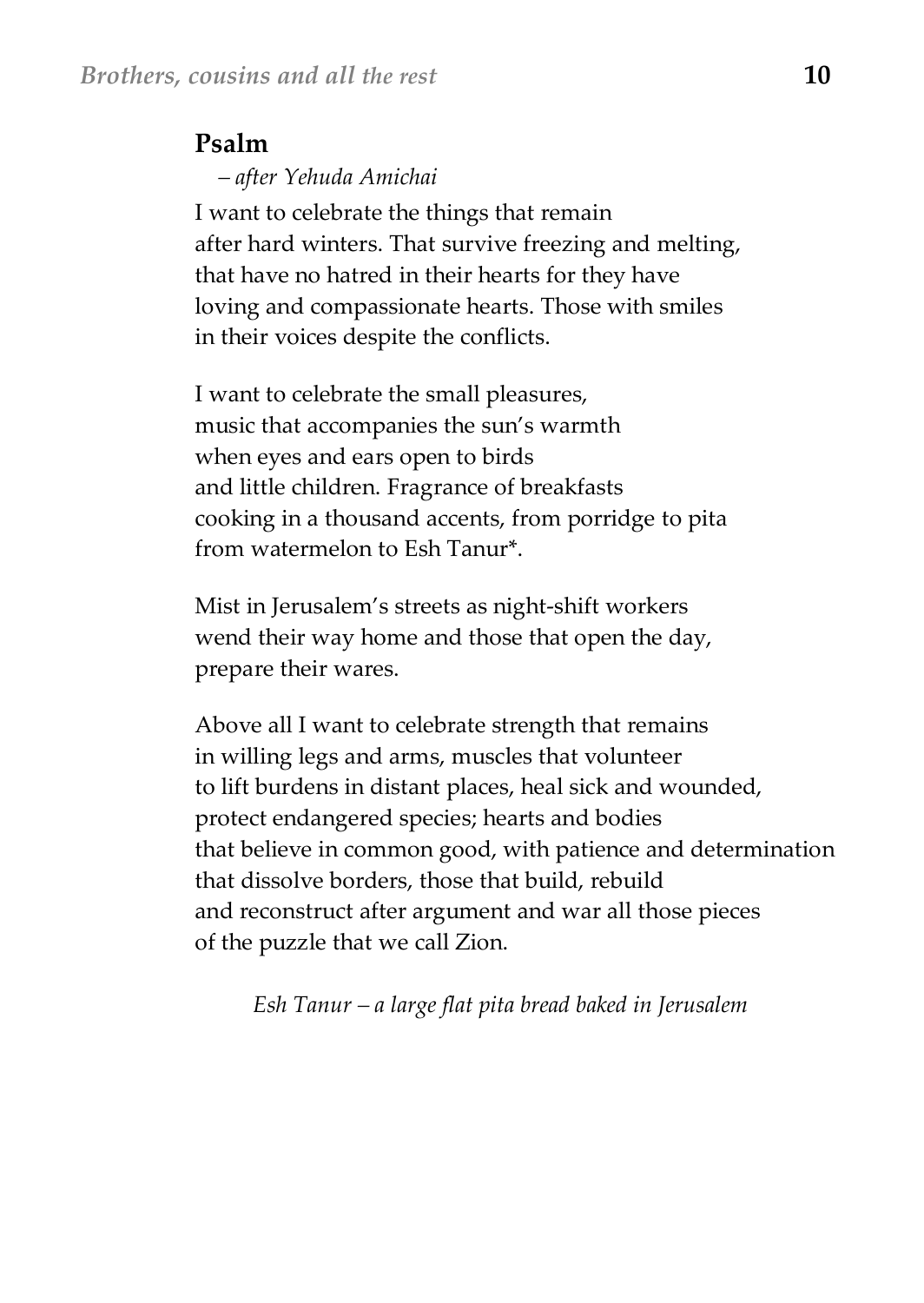#### **Reality Show**

The Emperor of North is squat and obese. He wears a kneelength black coat which goes well with his pudgy scowl. His subjects go hungry while slaving to assemble weapons and compose blood-chilling threats which the emperor hurls on festive occasions at his industrious neighbors who are building cars and latest model smartphones. The emperor's every move is filmed by TV cameras made by his neighbors. When he farts the smell reaches the shores of the New World. Dvorak's skeletal fingers cover his skull's nostril sockets in disgust.

The Emperor of West is thin and graying. His dark fingers grasp a gold Parker 51 carefully penning a scholarly speech which he will give next week at the Organization For International Cooperation. His beautiful wife is touring a school for underprivileged children and his two daughters are studying medieval languages and computer science.

When the threats and smells arrive the Emperor of West writes a reprimand into his speech, calls his economics secretary to add a new sanction against the North to the already purposeless list. Tomorrow he will take the family off on their annual holiday to play golf and frolic in the surf somewhere out of earshot.

The Professor of History who also doubles as a writer of crime novels scratches his head. He can't decide whether to add these goings on to his book "The Rise and Fall of Despots" or to use them as part of his latest novel "While the World was Sleeping".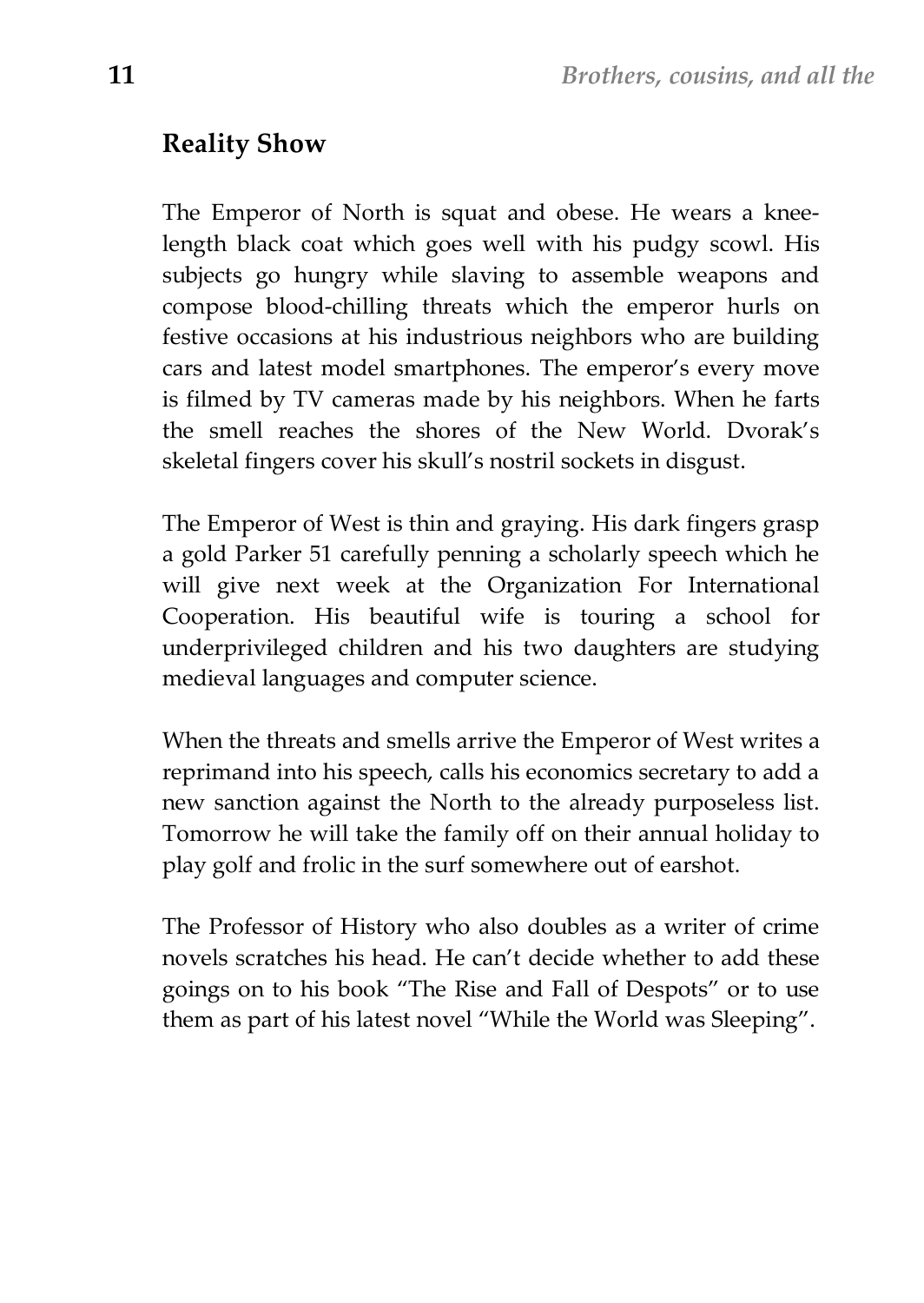#### **Chinese Poetry**

I do not understand Chinese poetry its ancient traditions of Shijing and Chuci my mind is set in Mozart, mustard and mayonnaise in bullfights, the thrust of costumed muscle wheels and cogsprings in Swiss watches

The West has enough beef to make hamburgers for ten million aspiring poets and pop music addicts hungry after their writing exercises and juke box routines sports fields, cheerleaders, novels with unpredictable endings – even for those who love opera small print and dandelions

I want to sing my own composition sit in the auditorium of my thoughts perhaps we're not so far away from each other as the planet spins all blue ice from space

Flying over the Alps I see snow covered mountains from above and valleys winding creases in the world's skin like veins on an old man's hand writing Chinese poetry carefully dipping into the ink of his mind

signed with a dot and a flourish of our common blood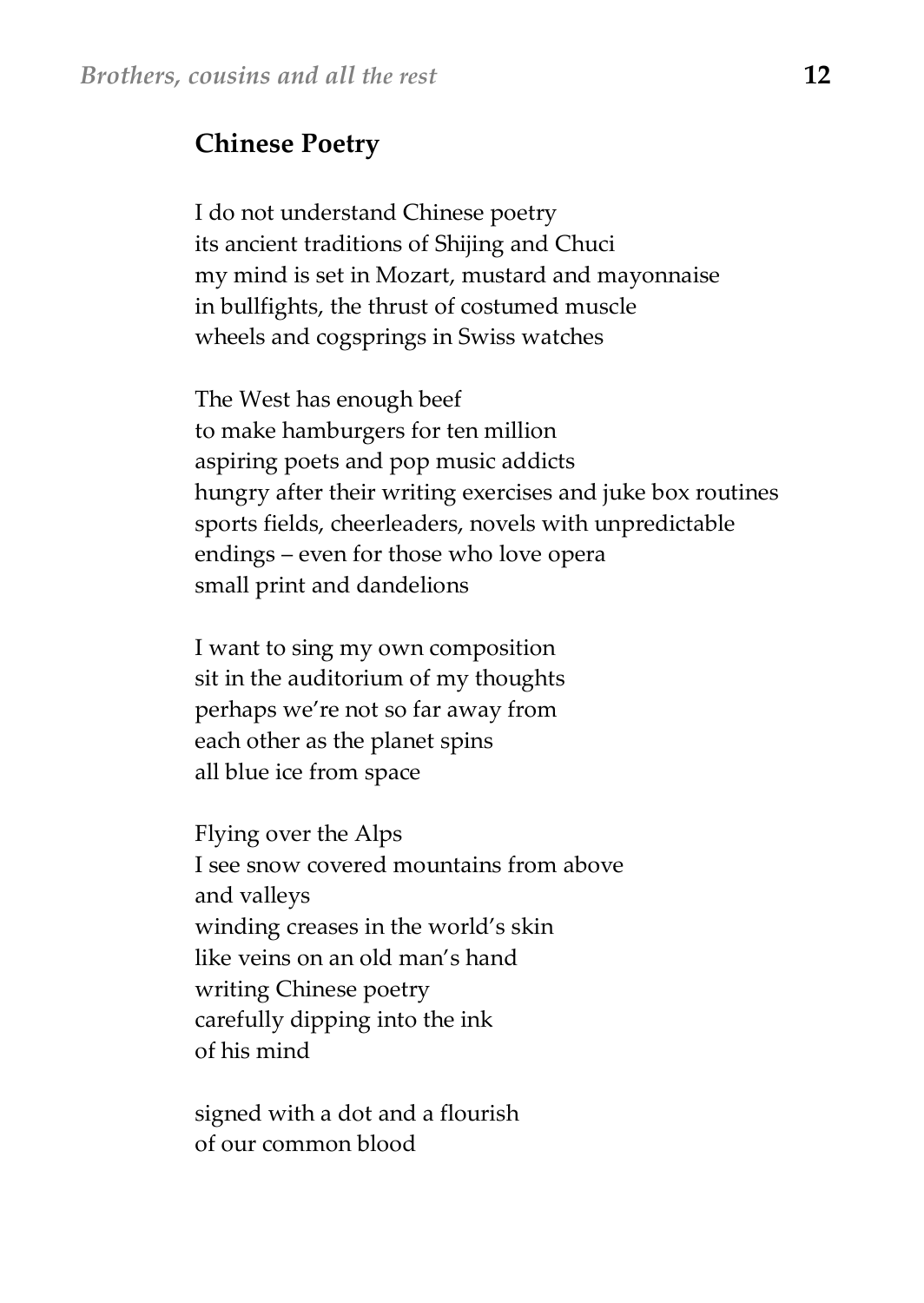# **Migrants**

*Close the door, they're comin' through the window Close the door, they're runnin' up the stairs. The Stargazers 1955* 

Over mountains, across desert, step after painful step they trudge, remains of yesterday in tattered bundles Step after step, hopes and expectations crammed into sardine-can vessels leaking and groaning through turbulent seas their eyes on promised new lives.

Their world is moving, rearranging. Neighbors have become foes watering holes have dried, soil sun baked, crops fail, summer days collapse in sudden snowstorms, oceans rise and sweep across the land. Villages become matchsticks families become drowned ants.

Many drop on the way. Boats burst their timbers helpless parents and children, dreams capsized — here a few rags there some upturned suitcases bob on the waves marking the place where dreams ceased to exist.

We watch survivors from our newspapers, television sets dwelling in cellars and outhouses on the fringes of our luxury. Avoid them, huddlers, vagabonds, thieves They are armed with desperation, with knives, machetes, beg and steal our jobs, march in our streets demanding justice. Their placards scream at the cameras we disperse them with water cannon, rubber bullets troops on horses.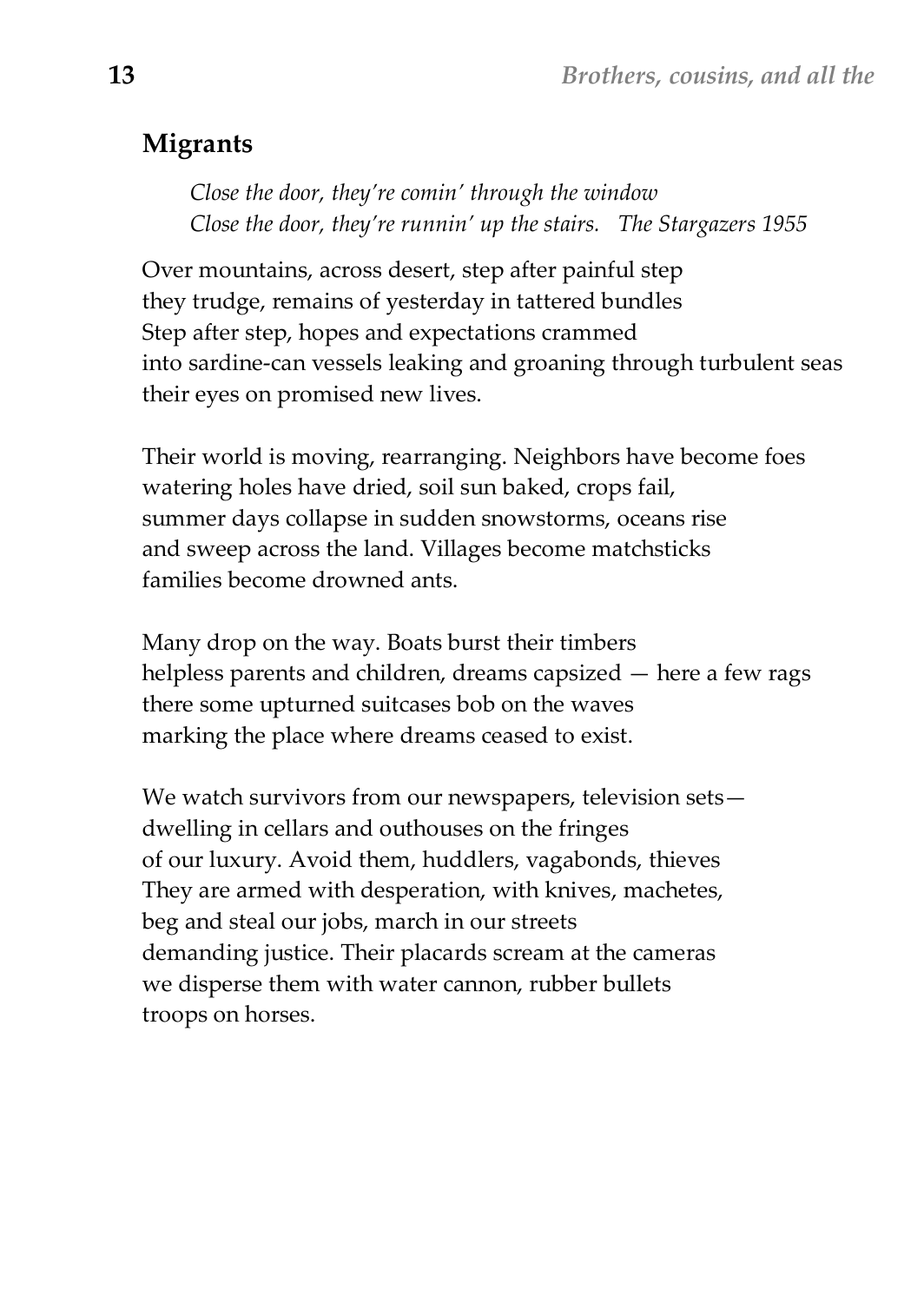Who are you? we yell. Usurping our birthright, dirtying our neighborhoods. We write petitions, hold meetings, demand action the value of our property is falling. Our children fear to go out at night. Contain them we insist, detain them, close the borders, erect walls, fences against these intruders.

Somewhere a few voices are heard, quickly dismissed. It could have been us, they say. Fifty years, sixty years, a century. It could have been us, it was us. Tomorrow it may be us.

Others say It's just a story. Turn the page.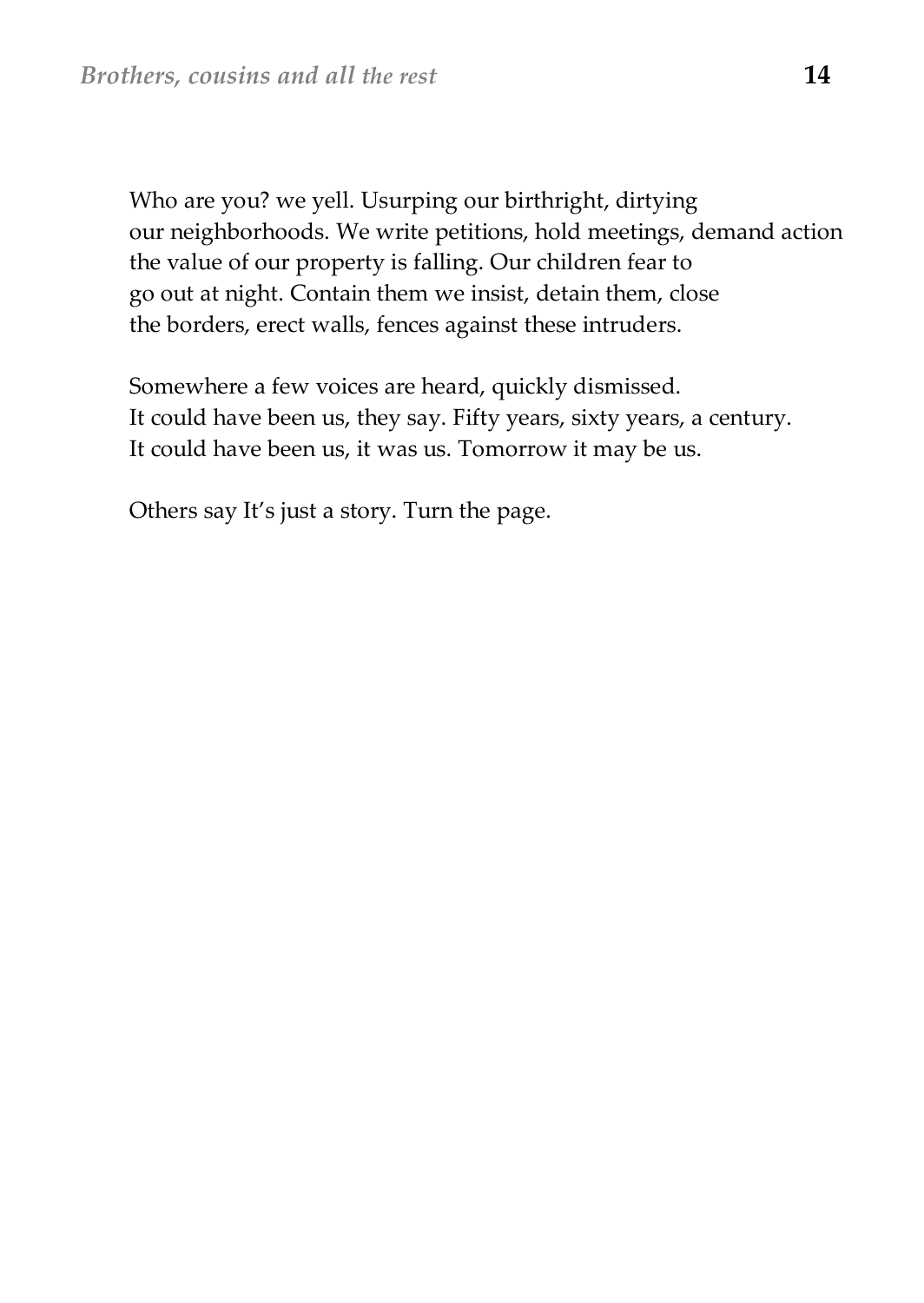#### **Waters of Gaza**

They moved out of Gaza not without protest, not without prayer feeling like ivy ripped off the walls like irrigation pipes torn from the soil they moved out on unwilling legs on buses to nowhere fathers, mothers, children and children without fathers without mothers

They moved into Gaza not without covet, not without envy feeling like water released from a dam bursting into surrendering fields carrying all before it, trees, houses places of prayer, fences, gardens waves breaking over alien temples again and again till water covered all

After the water came briny hatred lusting for a redder liquid and the skies darkened again lightening and thunder returned to Gaza rained on this thin strip of unhappiness writhing between the wrath of history and the dark depths of the sea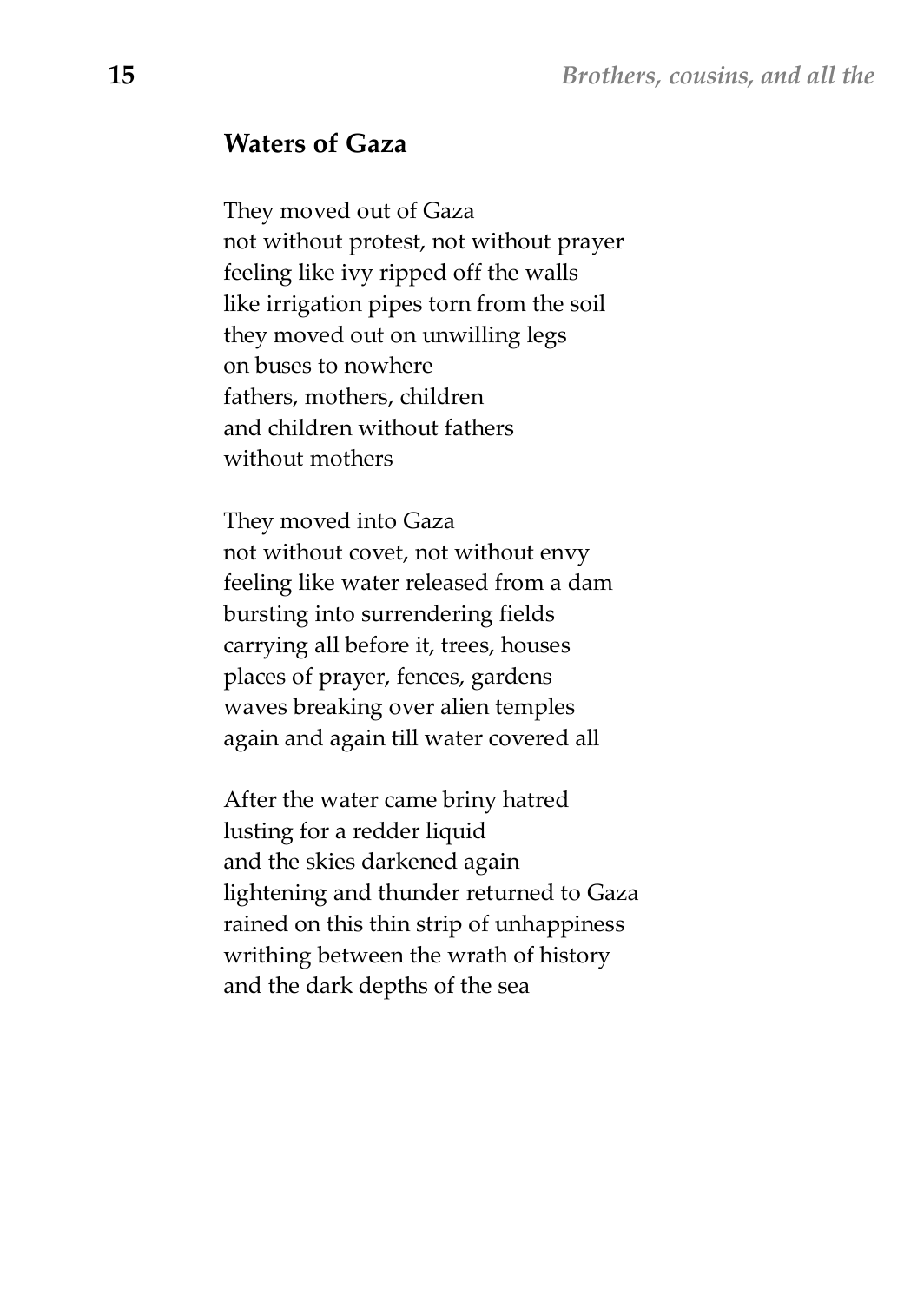# **Nursery Rhyme for Jihadi Children**

Ten little Jew boys from Palestine One got shot while crossing the line

Nine little Jew boys from the British Mandate One went to Cairo, waiting for his fate

Eight little Jew boys born in Devon One was bombed in Tel Aviv and didn't go to heaven

Seven little Jew boys teaching Jewish tricks One got stoned while jeering at some well flung bricks

Six little Jew boys asphalting their drive The tar was made in Gaza so it buried one alive

Five little Jew boys fighting their cold war One froze in Siberia and now he breathes no more

Four little Jew boys sniffing the sea breeze A germ arrived from Istanbul and gave him a disease

Three's now the number of boys who are called Jew One got killed by ISIS and now that just leaves two

Two little Jew boys having Jewish fun One was decapitated and so that leaves just one

One little Jew boy just fell flat on his face Now there's no more Jew boys, Allah be praised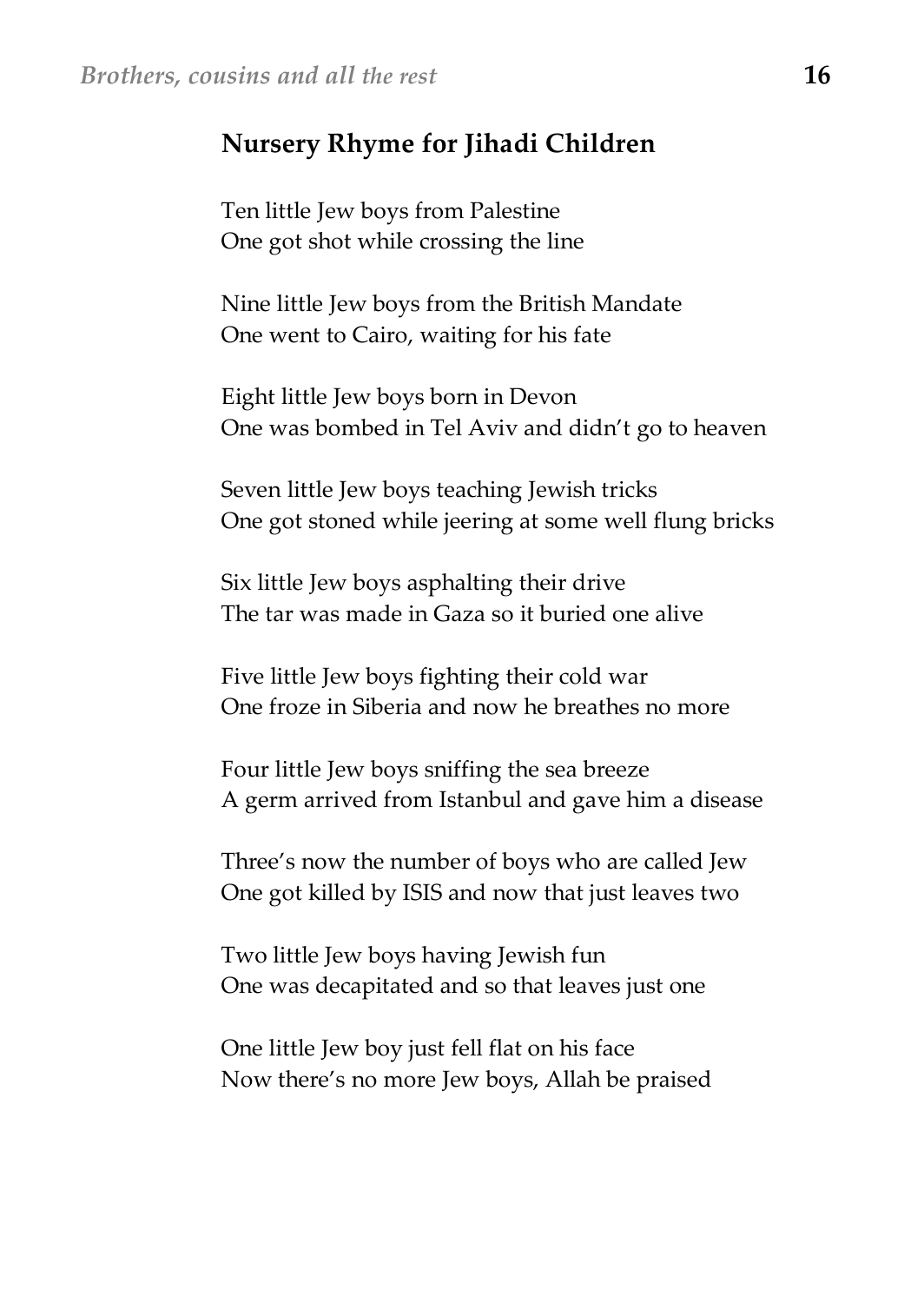# **Just Another Morning in Haifa**

She was Arab and he was Jew but it mattered not this cold November dawn on the tenth floor of the city hospital as she took his hand comforted him with soft words listened to his final rasping breaths.

There was something about him she thought, so similar to her own father gone these twenty years – the dusty village streets he used to stroll, games they used to play perhaps it was his mustache, the fiery glint in sun-scorched eyes, the hoarseness in his voice?

She couldn't tell exactly – just another patient said the day nurse as they together cleaned the room, spread fresh sheets over the empty bed.

They're all so similar aren't they just bags of bones, said the day nurse with a sigh – don't take it so hard.

But she could not hold back her sadness she was Arab and he was Jew yet he looked just like her father.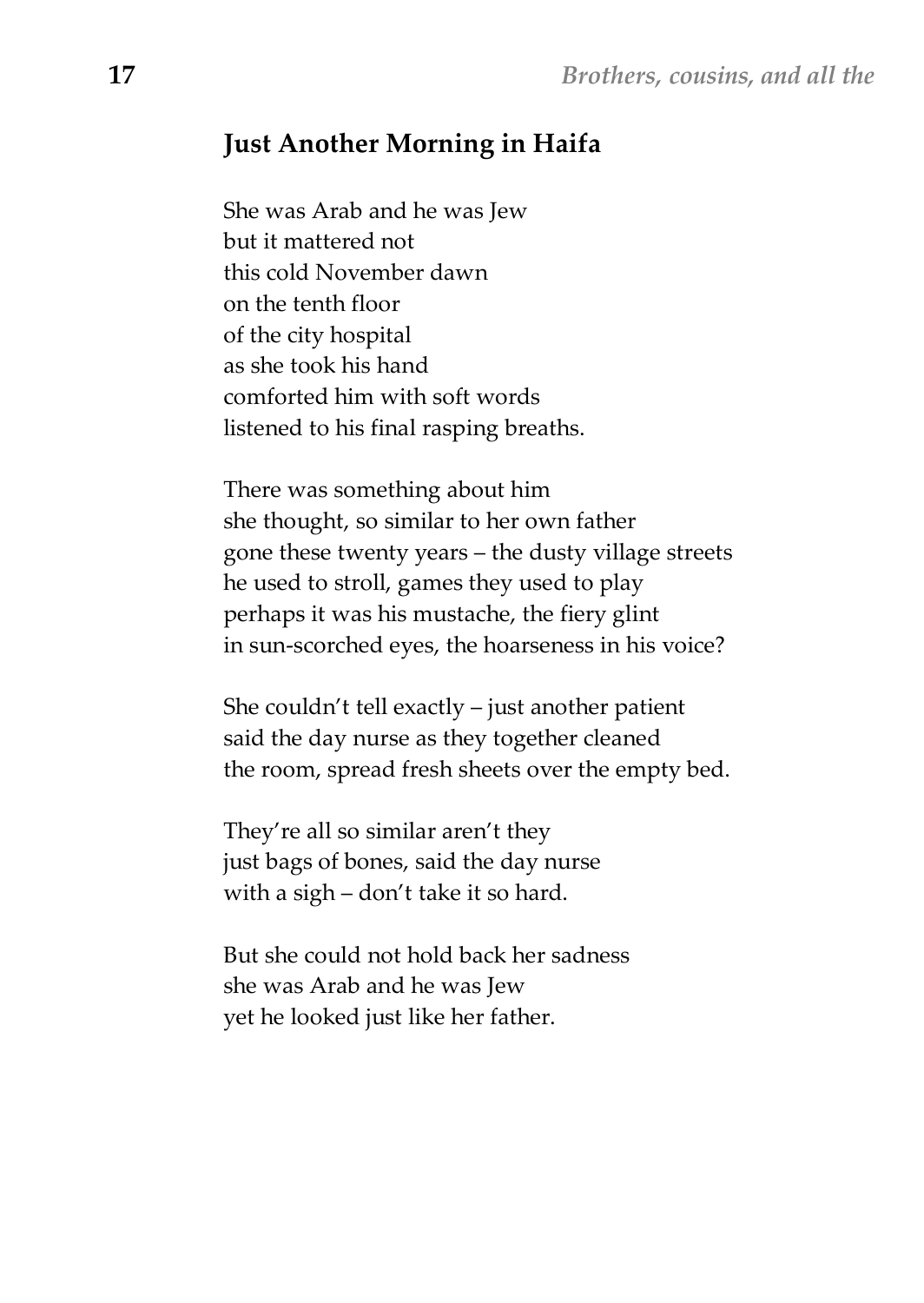#### **That Same Old Sideshow**

We're off on this seaside holiday sun flawless over a petticoat sea, this morning we're sitting in the shade Yasser, Bashar and me, taking a break from improving our tans in the 40o heat watching Punch and Judy while nibbling at pistachios and licking frozen ices.

Punch is bashing Judy with a baseball bat, she falls but gets back up, then he kicks her with his boots, draws a dagger from his clothing and slashes at her — again she drops and when she stumbles to her feet, Punch shoots her in the back with a submachine gun. Meanwhile the policeman despite all the going on is snoozing under a palm tree, stage left.

Then a miracle — Judy recovers, takes Punch by his robe and throws him to the ground. He lies there groaning. The policeman wakes, slaps handcuffs on Judy and drags her protesting to the International Court which unanimously declares her an aggressor and demands that she apologize to Punch, pay him reparations.

Serves her right, says Yasser to Bashar, taking a lick at his frozen lolly. Vicious little bitch.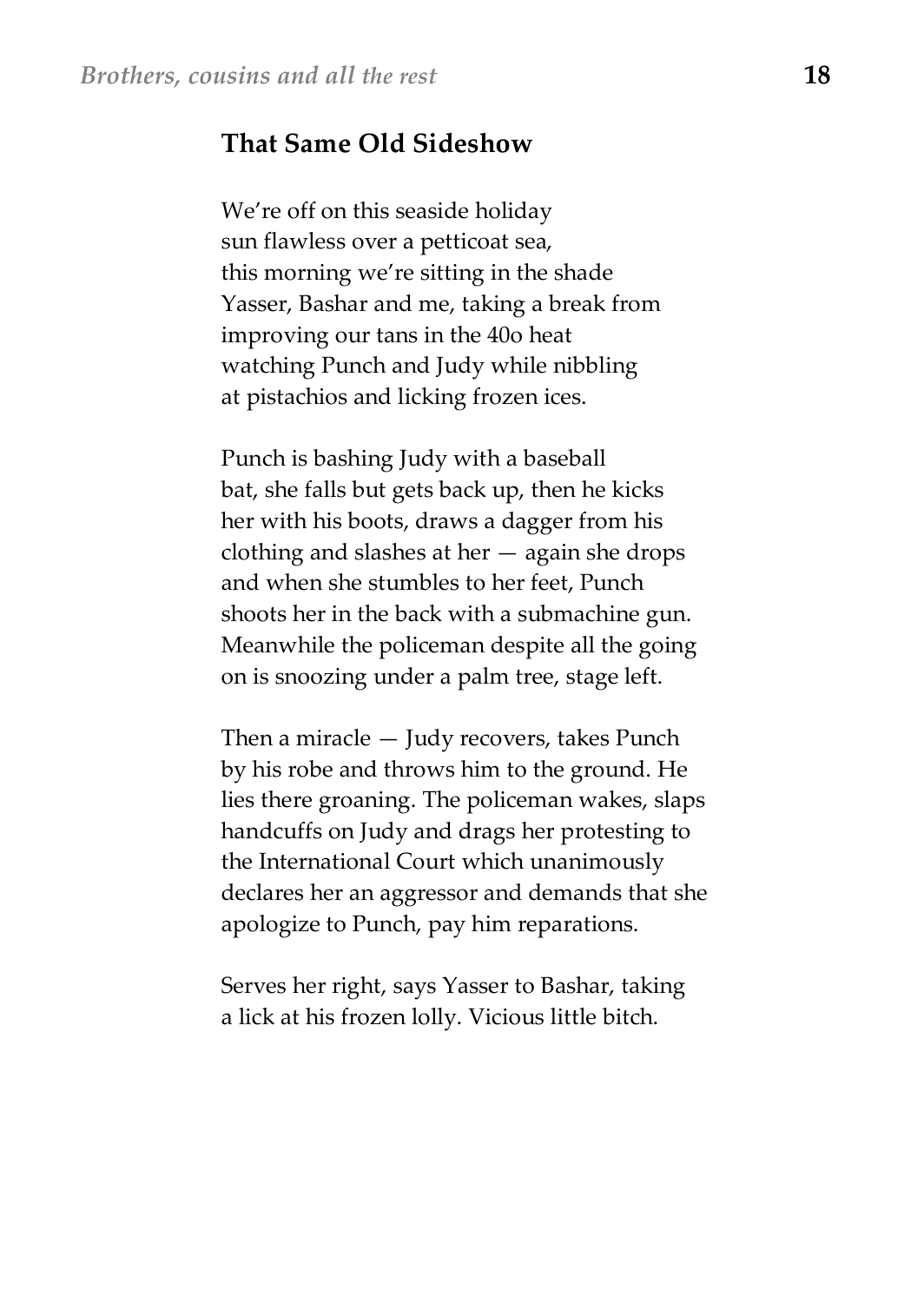#### **Silkworms**

their bodies pale and barely moving as they patiently chewed on mulberry leaves becoming over time cocooned and yellow.

Then we waited long weeks for moths to break out and mate, pinpoints of eggs appearing afterwards on blotting paper a reassuring confirmation of nature's wonderful predictability.

My son, like his uncle, my brother was born into a new country the great ships that sail the seas and air carried them cocooned in stoic mothers to brighter futures – from Britain to Africa and then from Africa to Palestine.

As they grew, changed their accents, their games, the hues of their lives Palestine changed to Israel, English to Afrikaans to flowing Hebrew while parents and grandparents like moths, aging and quivering on their blotting paper memories slowly dried, motionless and shivered to dust.

The young men went on to different futures my brother left the box, married a gentile my son married religion, grew a beard.

Fed on mulberry leaves, the worms spin yellow silk on lettuce pure white and on beetroot leaves their silk is tinted a dusky rebellious carmine.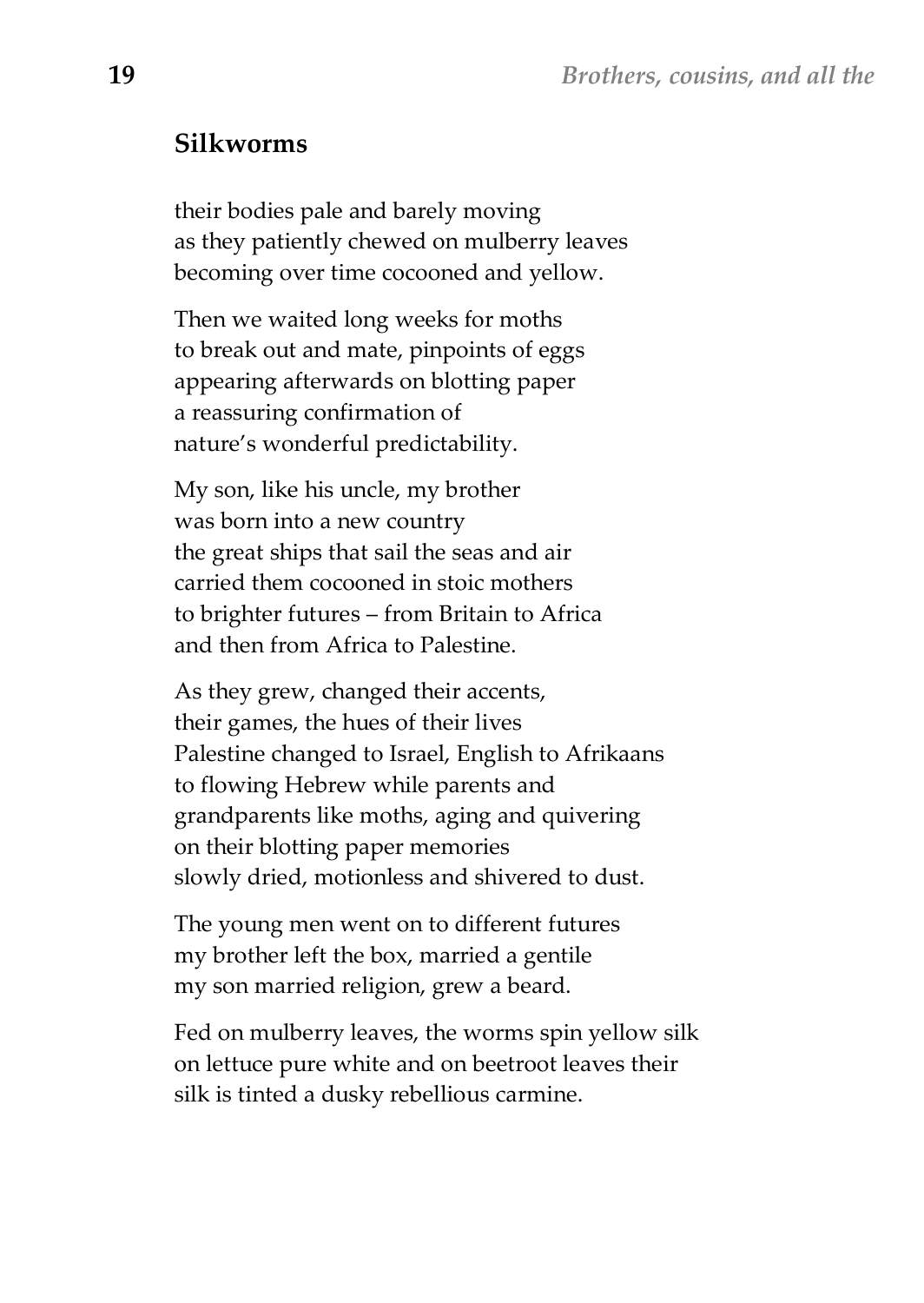# **Unnoticed on a Bus**

she still glosses her lips that moon girl wears long sleeved sweaters up to her nostrils dark slits for eyes moonbeam catching eyes vigilant and bright layers of halos she spins out of limbo while dressing

coffee she sips through a kaleidoscope between her glossed lips

he still uses his prayer book lest memory err, that moon man praising the Lord he winds and unwinds strips of leather, cramped text recites solemn syllables thrice daily at bus stops, in bomb shelters, again and again, and again again a comforting ritual, like stirring tea waiting for mercy, limp as a rag doll to drop from heaven; one spoon, two spoons, no moons, all moons

squeezed beside themselves in a bus moon girl, moon man she averts eyes into a fashion magazine, he into a pocket sized bible, under her sweater a full-breasted moon slit eyes deciphering his ink blot hieroglyphics,

bracketed eclipse, moon meets moon on a bus, between limbo and heaven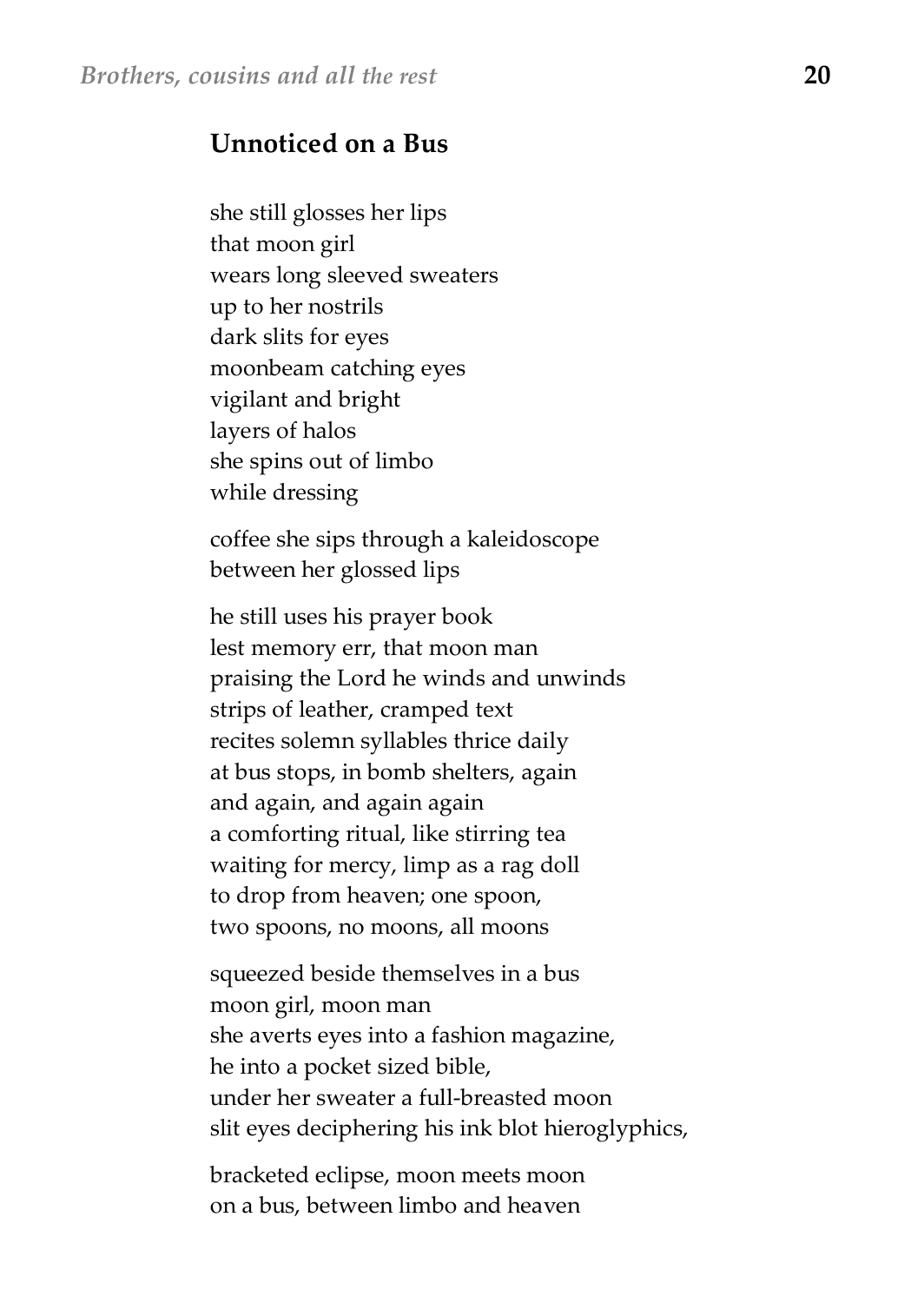#### **Books I Never Opened**

At school we showed them off proudly lifting lids of shoe boxes When father and mother packed our belongings into crates and sailed away from the old house they shared for years with my paternal grandparents its living room flanked by shelves of gold-embossed holy books, which as a child seemed to me had seldom been opened a handful of secular books, unpretentious in their canvas covers, somehow survived and made their way across the ocean to a new chapter of my childhood.

Two of these sat for years side-by-side in a built-in bookshelf and I, immersed in robots, time machines and space adventures, hardly gave them a thought as they lay forgotten – rescued relics from my parents' past – parents who grew further apart from each other, in their preoccupations, their separate lives, that unbeknown to me then, would soon part them forever.

Looking back, decades later, I can still see those two books, one pink, the other brown, rubbing shoulders in some closed-covered mutual act of disregard, like strangers who pass daily on the street wordless, avoiding eye contact, just two old books in implausible juxtaposition: *"World Without Borders" and "The Man Who Understood Women"*  titles, each in its own way, representing a wish, un-granted my father passed down to his son.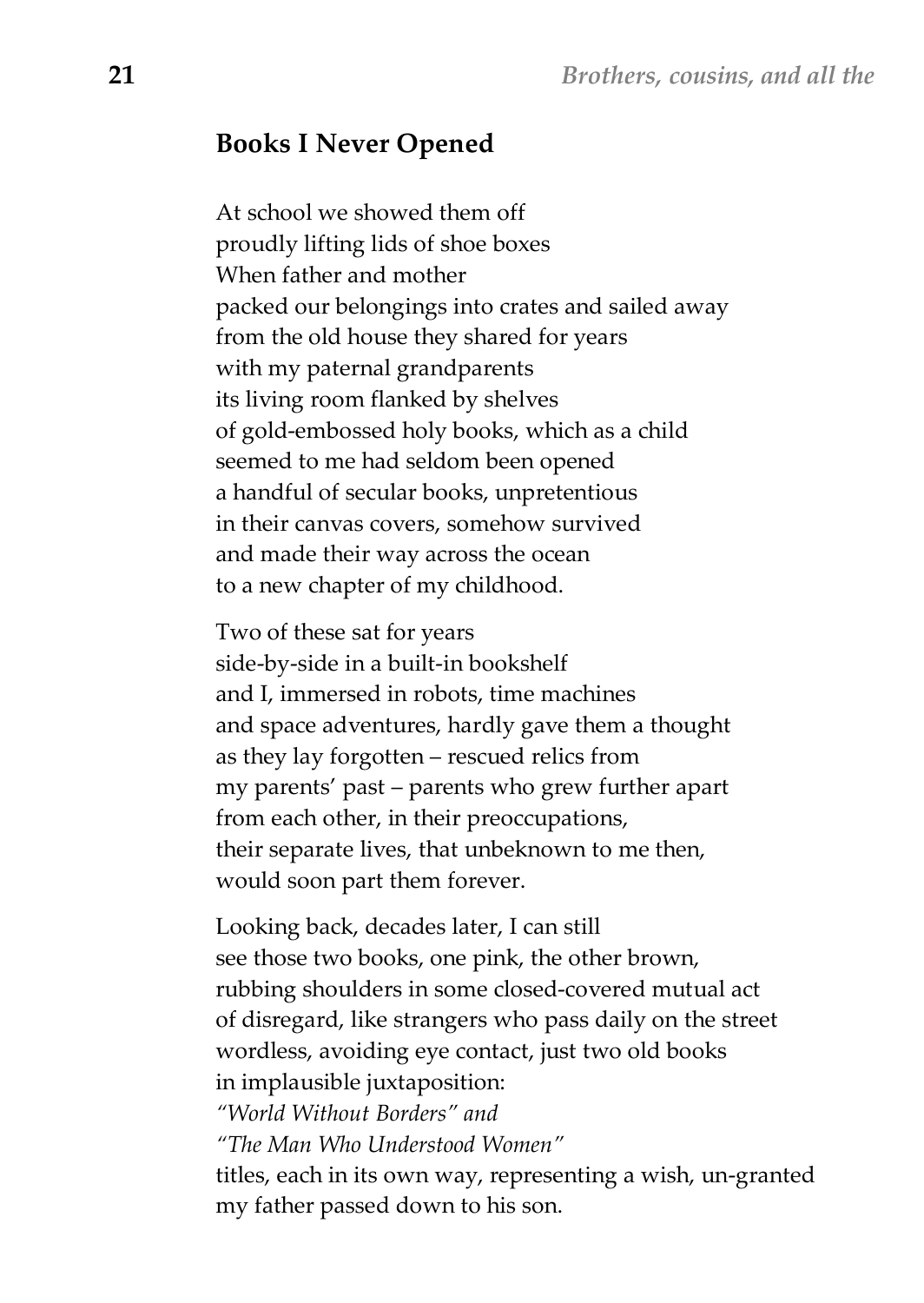#### **Family Reunion**

My son, the one in the white shirt, long beard fedora, black coat, drives past the hospital in his French Renault assembled by anti-semitic workers in Turkey. He calls the hospital "House of Healing". It is a religious institution; in the lobby long-sleeved receptionists munch slices of apples and clementines grown by some Muslims in Jordan in this "Shmitta" year.

While washing his hands reciting a blessing to the creator, his smartphone rings. It is his brother from Ireland – the one who lives with his Catholic girl friend and who travels each year to Yelm in Washington State to hear the words of Ramtha who ascended to immortality 3000 years ago and who preaches that God is inside every one of us.

They are the best of friends, these two boys, now grown men. The one from Ireland will come after Christmas to visit his nephew, named Menachem after the Lubavicher Rebbe. They will prepare a barbeque together with kosher chicken slaughtered ritually. My daughter, now in the army will come from her kibbutz to join them. her grandfather was a famous rabbi in Poland too. She only eats chicken, not red meat.

My other son who for twenty years was a vegan, but now eats anything as long as it's not cooked in wine will miss his AA meeting to be with the family. He will take a photo of all of us smiling, arms around each other, which I will hang in my office to remind me how much I love them all.

This poem I will print in a book and give a copy to each of them which they will bury in bottom drawers, dusty bookshelves, leave in the boots of their cars.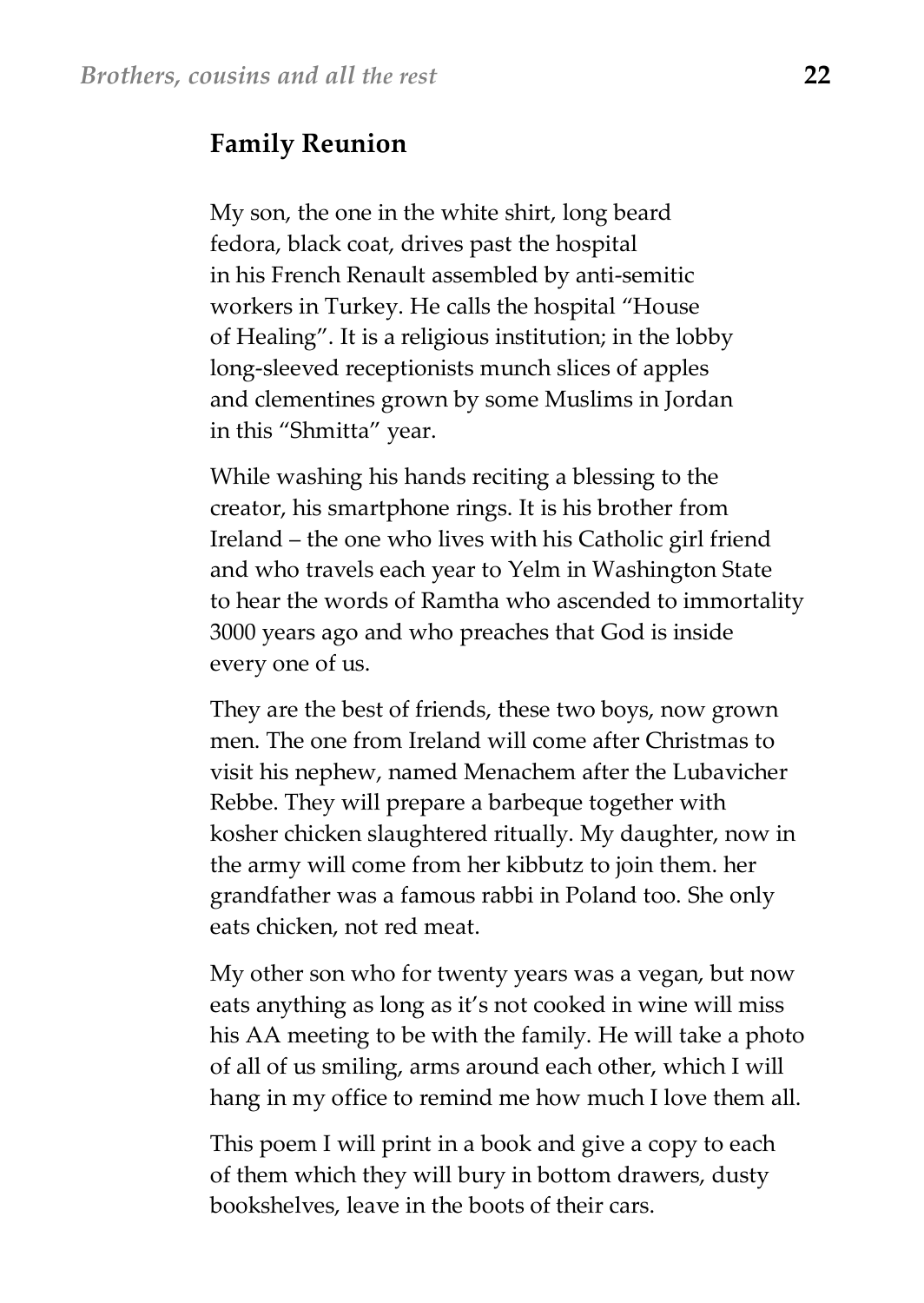#### **Lunchtime in the Old City**

Twisted together since 1967 the two halves of the city rub shoulders.

At the entrance to the shuk, an old man is selling beigele a Jewish adaptation of an old Arab tradition. For your few piasters now morphed into shekels, you also get some tangy zaatar mixed with sesame seeds flung into a twist of newspaper, pockmarked like the ex-Jordanian relic it is, with times andplaces of daily prayers, weather forecasts, exchange rates and pronouncements by visiting dignitaries all mouthing peace, then returningto the bombings and beheadings in their own embattled cities.

We descend into the depths of the marketon narrow cobbled steps flanked by colorful stalls and shops displaying trinkets, garments, vegetables and sweetmeats side by side like liquorice allsorts. Merchants eye us, profit anddisdain mixed in their eyes. The steps wind further down – a centuries-old, perhaps millennia-old stench of donkeys and camels laboring with goods fills our nostrils.

A group of tourists from some Eastern country (Vietnam, Cambodia perhaps) passes us on the way up all carrying suitcases purchased somewhere further down –don't they have suitcases in their country, we wonder.

Deeper down we hunt for the restaurant we've been recommended – the place where they make the best hummus in the Middle East, the most superbly fragrant grilled chicken – but it's closed. They didn't tell us Sundays they're not open.

Disappointed we buy Shwarma from a vendor in a nook of the alleyway, wash it down with freshly squeezed pomegranate juice, start our way back up to the open air and its suddenly sunlit view of the golden dome with its long history of conquest and dispute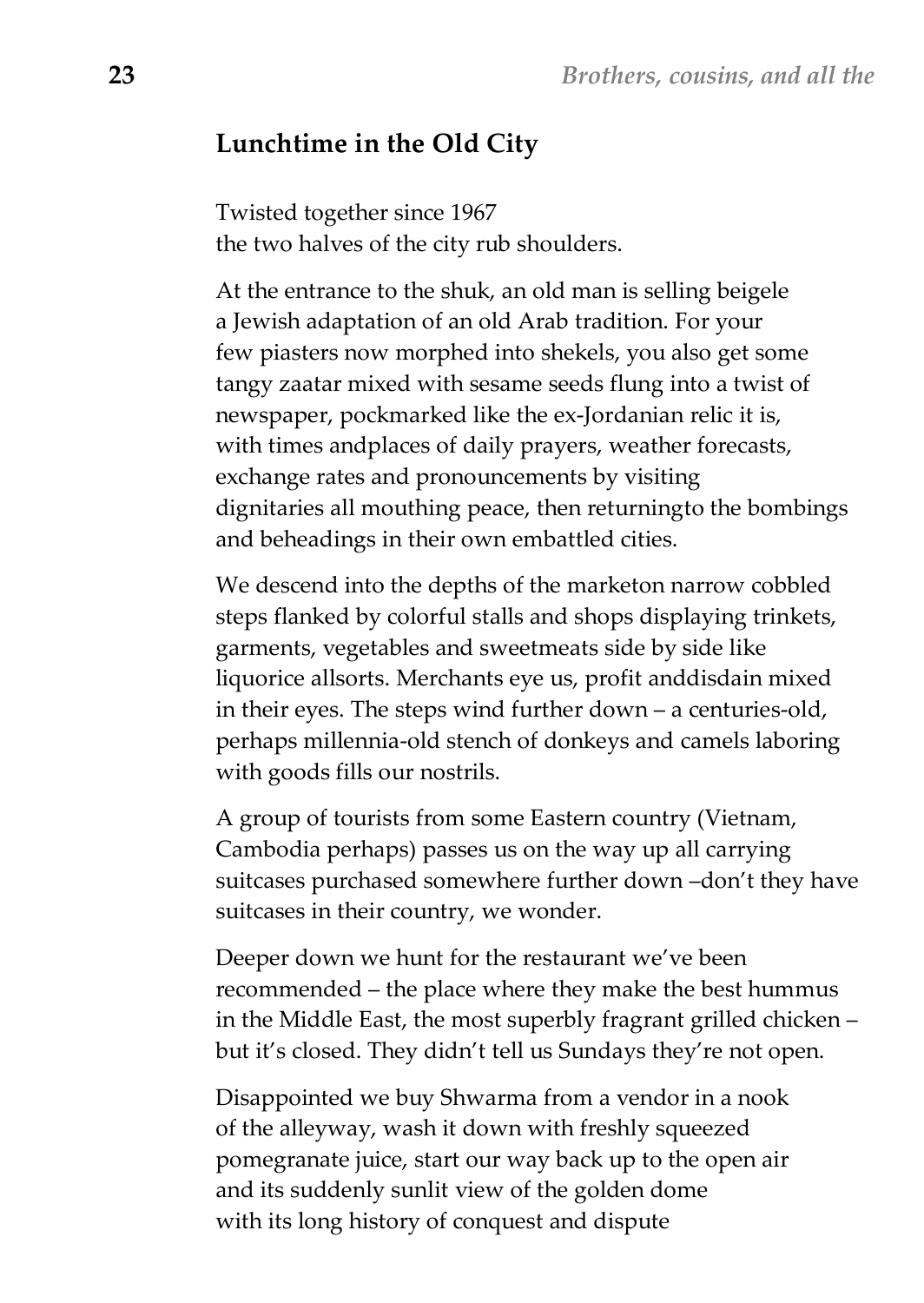#### **Mulberry Memories**

Lately she's been writing poems about her childhood in Sofia the playground, its painted carousel, smoke curling from chimney pots as drifting down a curve of Danube, oars idle, head on Uncle Oskar's shoulder as he read from a picture book of legends

She recalls her coming-of-age ball, sitting watching the couples swirl past, then looking up, finding a boy there requesting a dance and how light she'd felt

As he gently held her waist, waltzed her on to the balcony and there next to the mulberry tree had bent to kiss her shocked question mark lips into something new, exciting

How after two such short decades she had laid him to rest in some quiet slope framed by the falling dark red blood of mulberries

Now here she is, nearing eighty, a little girl again, lying in an uncomfortable hospital ward awaiting surgery, not knowing whether or whether not or what— looking up at an off-white ceiling on which she sees a row of poppies,

A mulberry tree, a quiet bend with ducks, a rowing boat and Uncle Oskar opening a bag of chocolate éclairs, reading a page from the story of Baba Marta as the river floats idly by with all the time in the world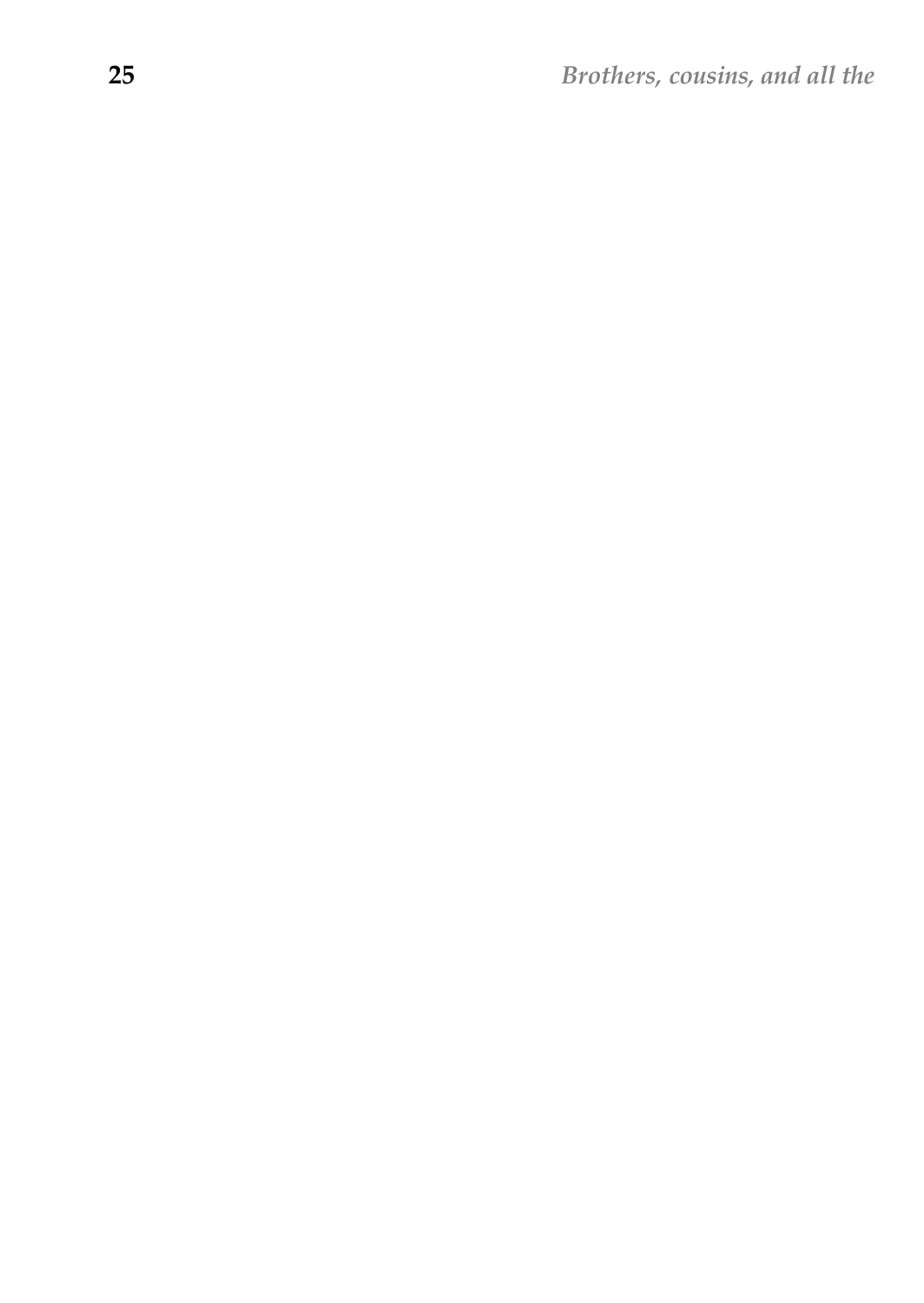# ALL THE REST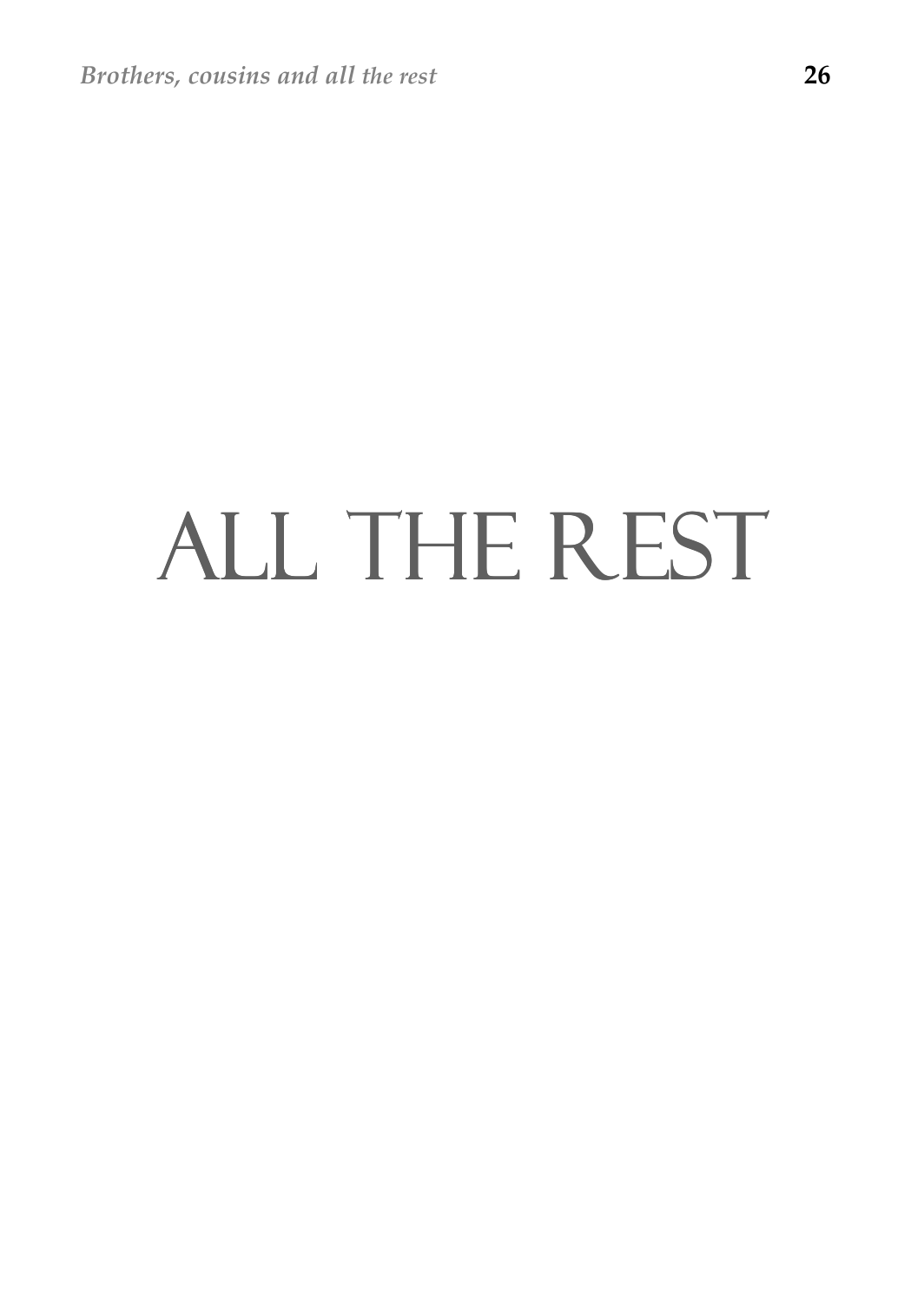#### **Friend**

You were not with me in the long boats in the jungles, through the deserts, not with me while radios crackled static, not by my side as I wandered past cities, through villages spent nights at roadside inns and drinking friendships.

You were not with me while I browsed reference libraries, bookshops, magazines, encyclopedias schools and classrooms searching for knowledge eyes straining by candle light, learning a foreign language, how to say love in Italian, how to sum up rows of jittery numbers to achieve the perfect result every time.

You were not there in the dance halls, waiting for a smile of friendship, an invitation, not with me in my strolls alone, dreaming of some lost acquaintance, or paging through some dusty album trying to remember a face, how her eyes would crinkle when she smiled, how she once held my hand in some shaded glade.

All through my wanderings, I never really missed you, imagining your existence only once or twice in some thumbed and dropped science fiction novel shrugged, almost forgotten in the hurly burly.

I never thought the day would come when I would possess you, familiar as my fingers, companion, mentor benevolent lover - jingling, whistling, singing jewel of glass and aluminum, warming my back pocket, calling out to itching fingers, at times my only friend.

When you were not here I never missed you. Now I hold and hug you, cannot live without you.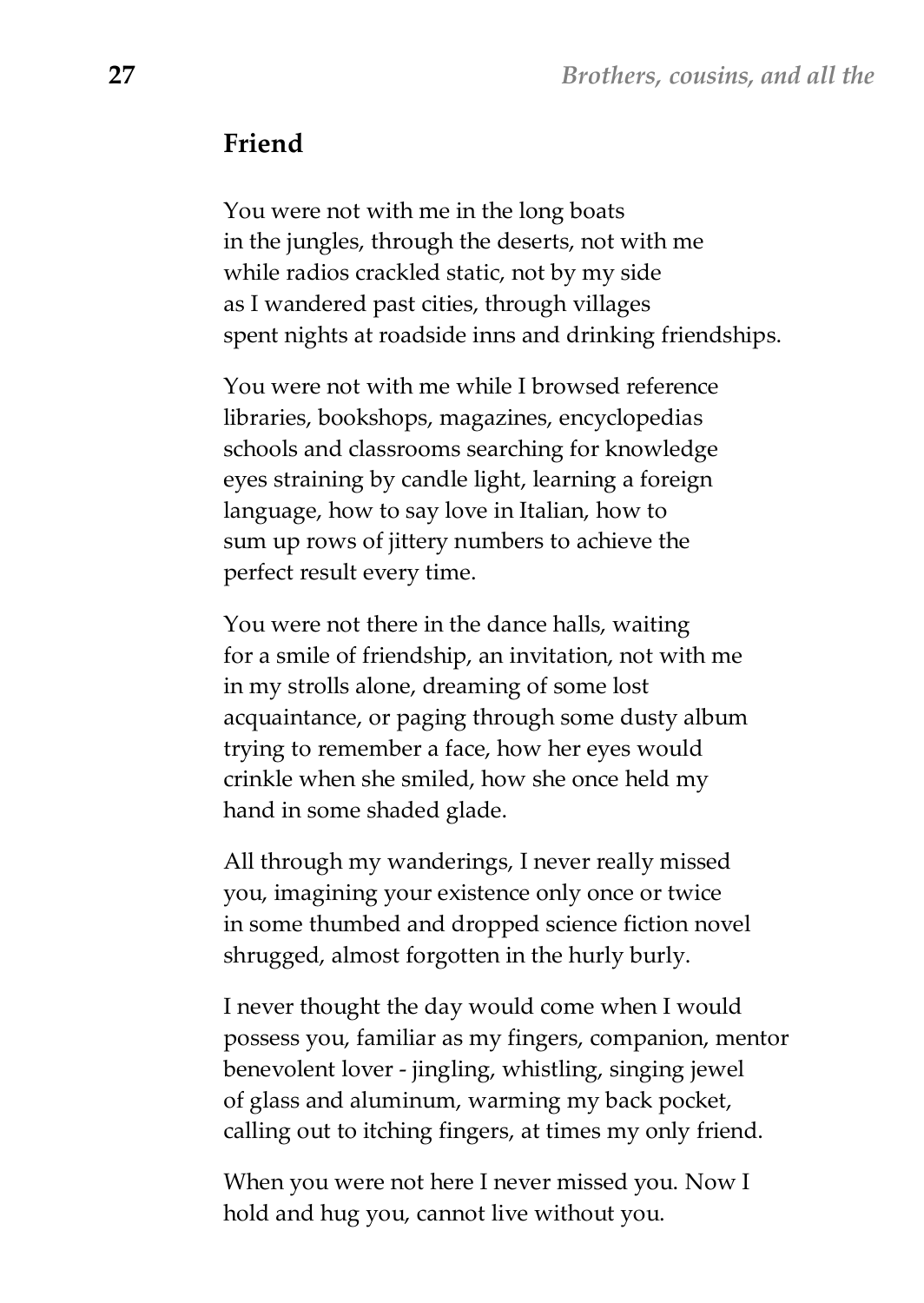#### **The Eyes and the Ears of the World**

 *Paramount Pictures 1927-1957* 

Yesterday it was New Year again we watched a documentary about our country

Plane loads of immigrants arriving dressed in Balaclavas, Bermuda shorts and chic Parisian costumes

Lots of flashbacks Tel-Aviv on the sands of the Nineteen Thirties a yarmulke wearing Yemenite selling falafel somewhere in Dimona

A nostalgic soundtrack accompanying sights of newcomers kissing the ground pioneers draining swamps, we listened again to Shoshana Damari, Arik Einstein, David Ben Gurion

Our visitor from the UK remarked; "*very interesting but hardly objective certainly wouldn't wow them back in Dublin or London it doesn't give apartheid a single mention".*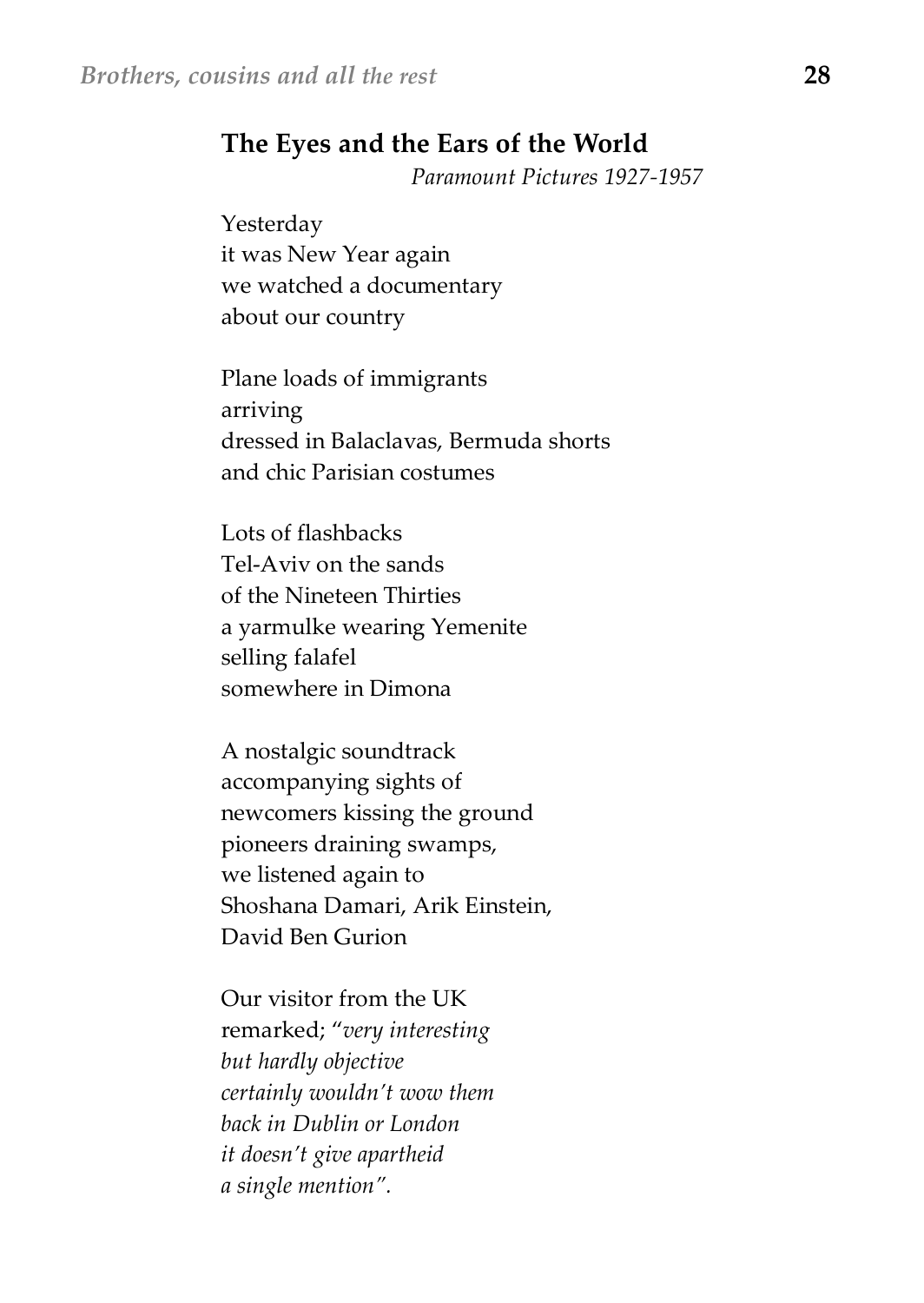# **Cantata for Bus and Cell Phone**

Ten a.m., Haifa Bay bus station green buses lined up like panting athletes at the starting line, dirt, diesel fumes and oil slicks greet passengers sipping coffee smoking, talking into cell phones soldiers lean on railings, rifles and submachine guns slung carelessly between their legs

Everyone here has cell phones, each with its own musical overture, the air is so thick with conversation, you could slice it with a metronome into scintillating fragments.

 *- Where are you, you said you would be here at nine?* 

 *- She said to me, I said to her, she said to me, the bitch!* 

 *- Did you give the children to eat? And don't forget your keys again.*  and soldiers' slang repeated everywhere in acronymic anagrams of military shorthand that only parents of conscripted children can attempt to decipher

Here we all commingle, zealots and hobos, gum-chewing youths with pierced tongues and nostrils, mothers with bottle-fed babies, all rubbing shoulders in the rush to go home, back to the base, visit friends in hospitals; three dozen and more assorted life stories thrown together for two brief hours into a green, caged tiger on wheels

The morning paper tells the news that might have been: a terrorist was captured on his way to explode his body bomb at the central bus station in Tel-Aviv

Three dozen cell phone users continue their conversations almost uninterrupted. They're used to this routine, tomorrow they'll be repeating it again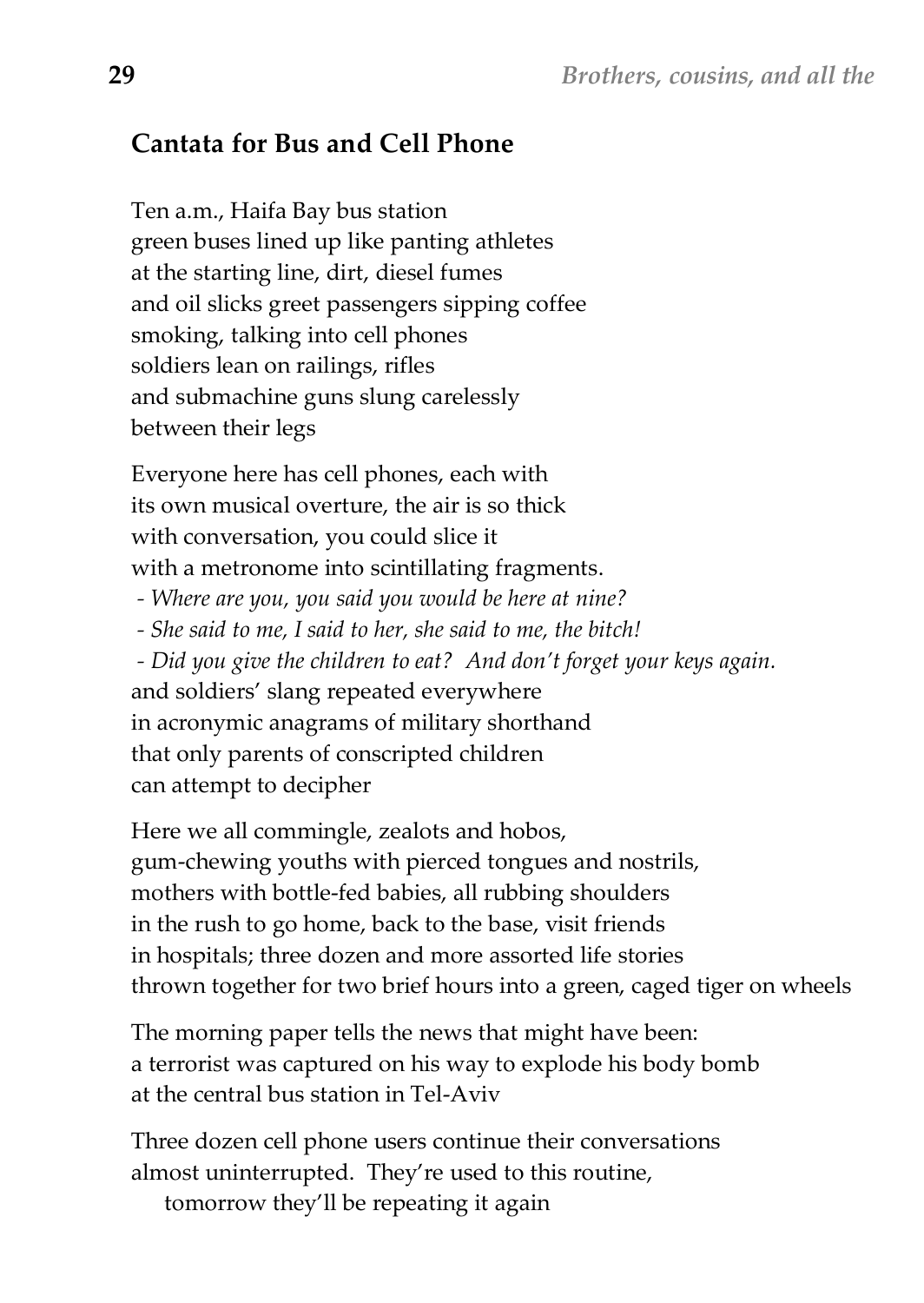### **The Voice of Peace**

From somewhere in the Mediterranean 'No more war, no more bloodshed' My two sons awaiting adolescence Turned up full blast each morning

The voice of peace…and Beatles The voice of peace…and Pink Floyd Why no more black shirt? asked Guy aged eleven I corrected no more bloodshed

Patiently I tried to tell him; the peace flight to Egypt Abie Nathan talks to the Pope about peace The money collected for refugee camps For victims of earthquakes, hunger and war

From somewhere in the Mediterranean Something filtered through, alongside Abba Enhancing Elvis, quickening Queen Came the message, absorbed like osmosis Through the ether of this growing generation No more war

And then, the last song, the disappointment, The failed Oslo peace accords The disillusionment, the voice of peace Scuttled sinking somewhere in the Mediterranean

Yet somehow the message lived on, lives on In the hearts of that generation and ours We still hear dimly between the rock music The albums and the reminiscences

And my sons, who while patrolling on reserve duty Still remember how, over the waves it came, every day The wish, faint now but still recognizable No more war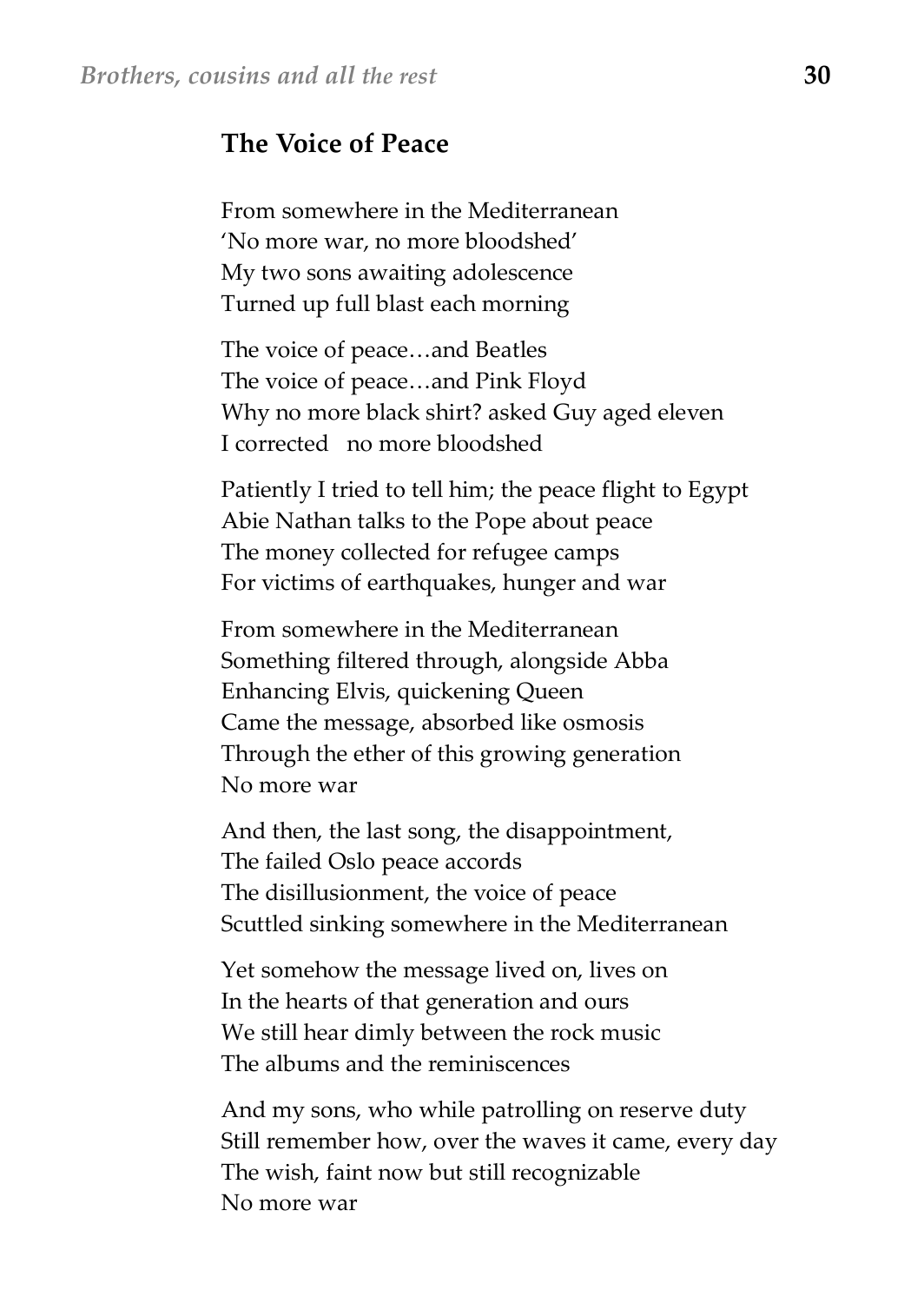# **May You Live in Interesting Times**

Picture young lovers, nineteen or thereabout, star-crossed he Druze third son hewed from Golan oak descended from honorable generations of proud mustachioed builders soil tillers sent to Damascus to study medicine in his knapsack a book of poems by Khalil Gibran.

She younger child of holocaust survivors somehow still a dreamer playing a soft guitar her father had bulldozed his tank into fortified dug-outs her brother now in poppies felled by an October bullet.

A chance meeting on some rocky outcropping birds-view-soar above blue sea of Galilee winking like a pool of tears clenched between the mountains' clasped palms he turns a thumbed page she strums a chord.

Implausible but yes perhaps it could happen as in the distance volcano ash an oil spill, ships steaming into barricades the Holy City domes minarets and churches synagogues echoing calls of allegiance twisting into a hard-faced dawn.

#### Picture indigo children

playing computer games flashing knives swords dragon-slaying weaponry winging airless space clad only in the stuff of dreams. From broken homes in London, 9/11, Sri Lanka, Teheran, Chernobyl survivors entangled in 2012 predictions planetary upheavals underground eruptions rearranging continents.

They're meeting on the Internet chatting facebook language comparing Lady Gaga with Madonna across rhythms and jangling riffs interspersed with narrations of violence and desire.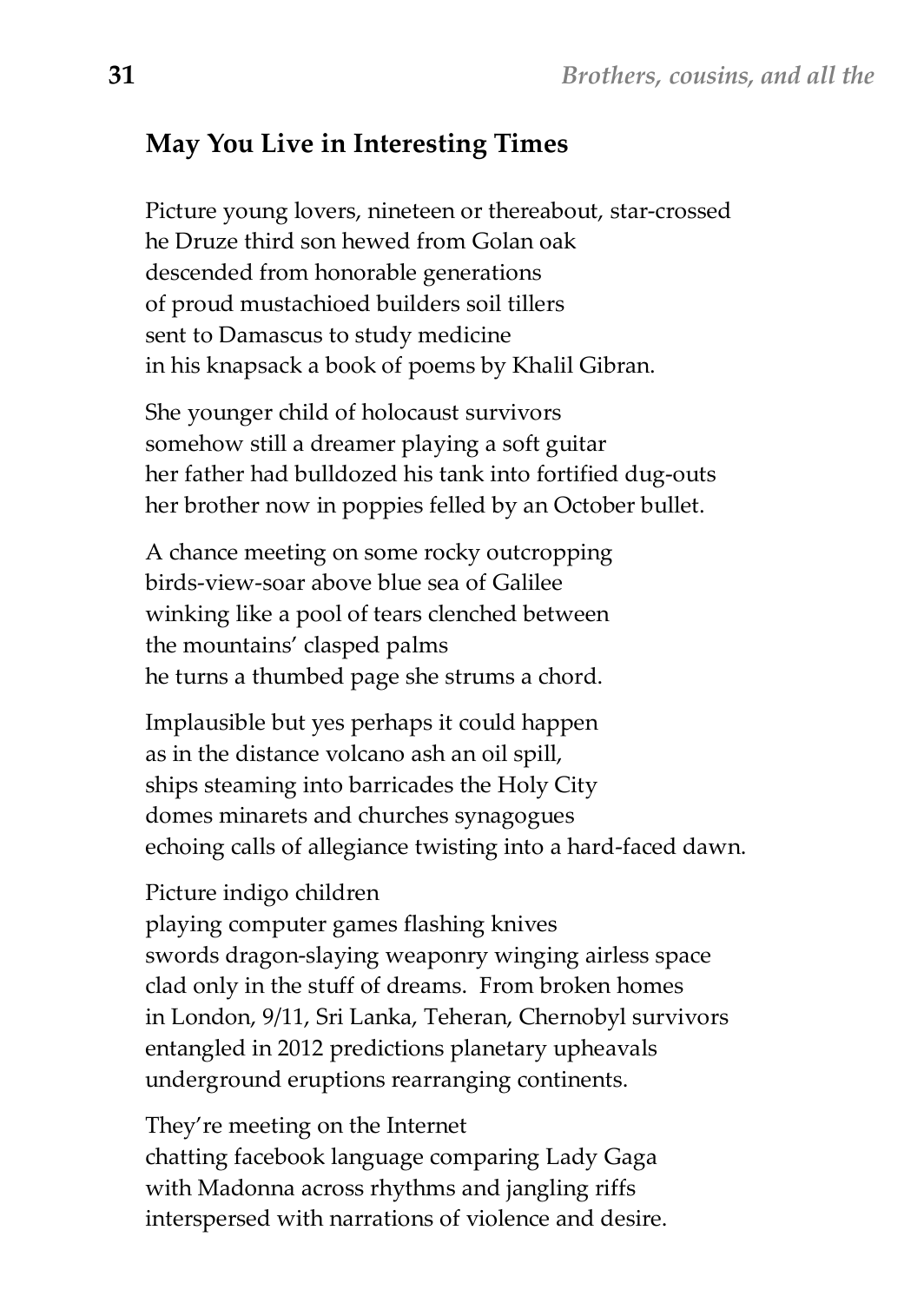Picture a pair of backpackers fresh from college traveling the planet hand-in-hand continent and ocean arriving Port-au-Prince 11th January as from the guest house window a day unfolds. Watch with them as while the serpent underground slumbers people rise go about their labors forget dreams demons shake heads wash eyes study their outlines in mirrors pour from streets into their daily business.

Trams rumble by motorized millipedes smells of fresh bread rolls shouts of fruit vendors barrows with sweetmeats as on a street corner outside the United Nations relief agency an old man arranges a pile of fragrant herbs on a wooden crate. It's just another tropical summer day children on the third floor prepare satchels for school sandwiches neat in lunch boxes their teacher 23 has never seen a serpent tectonic plates far from her imagining. Outside gaily clad thousands throng the day.

Now the serpent stirs. Tomorrow children old man relief workers dreamers backpackers vendors of bread rolls sweetmeats thousands buried broken bleeding under smoking rubble underground. The serpent turns. Two hundred years has passed the world stops whirling for a moment stands aghast counts casualties.

Night falls. Outside hordes of civilizations, religions, do battle destroy one another build houses of worship on ruins of their enemies iron boots on throats quoting a single fire god's words victorious hymns of hatred and we're confused by all the blind cacophony wish to close the shutters pull up our eiderdowns. All we wanted was a little quiet a place to meditate read a Jane Austen novel go back to horseless carriages gaslights in streets plagues pestilence infant mortality life spans of 35. Robert and Clara singing sweetly against the backdrop of the fate we know awaits him.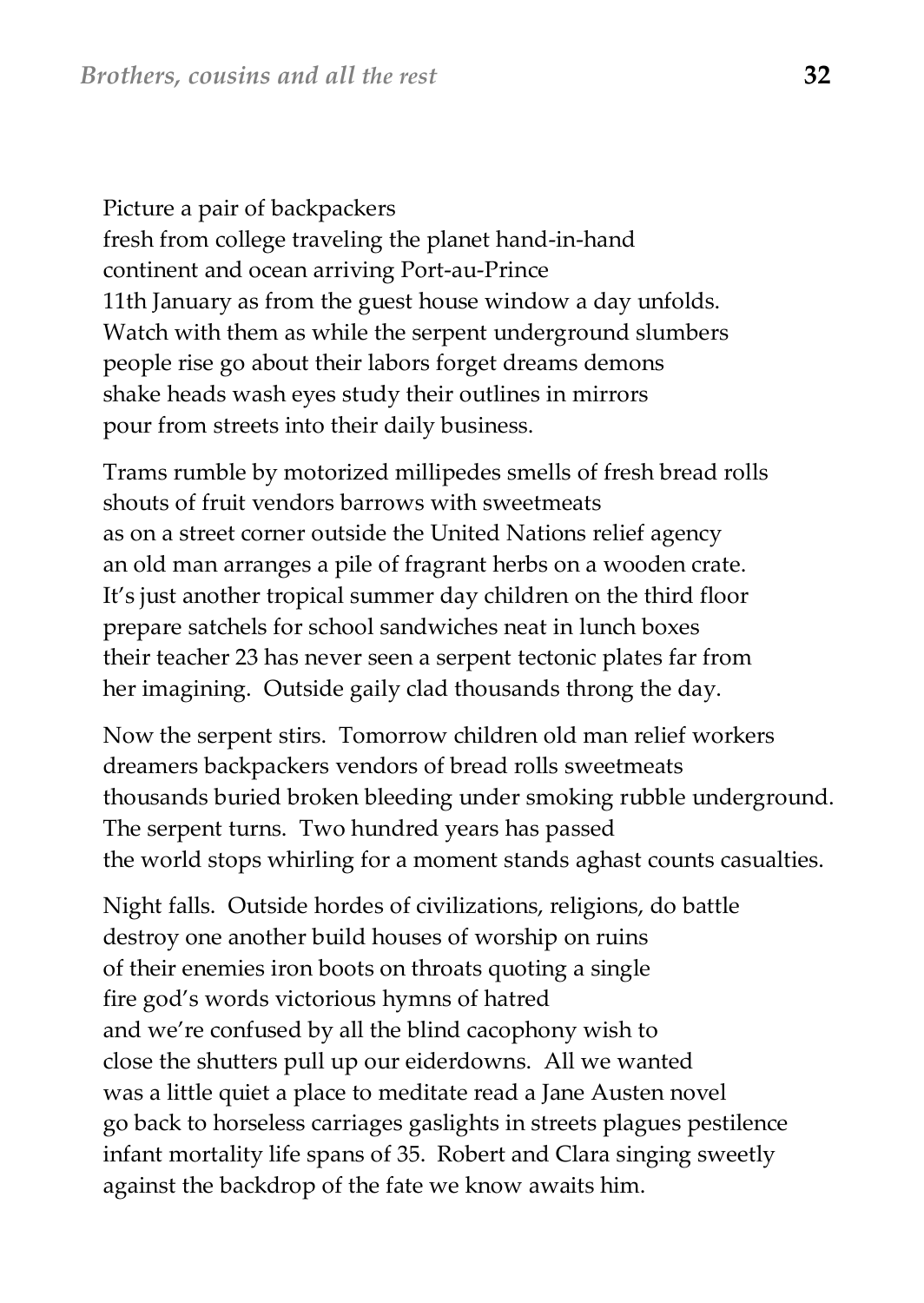#### **Breakfast in Tunis**

This Tunisian is a sandwich bready and sliced down the middle resentment shows against his spine

He goes about his work carefully, a routine he has learned all his life. Freedom is a dream, he slices tomatoes, peppers, spreads hummus

His father worked in the market, grandfather too nothing changes, toil, poverty, his burning anger a hot piquant relish he spreads on everything he thinks

Olives, onions, chopped parsley and a helping of oily canned fish. Far away in Africa he hears wielders of punishment. They ring their enemies

With black rubber tires, douse them with petrol set fire to them, laugh while cowards burn, he takes a plastic bottle from his mind, squirts

A viscous stream of tahina over his thoughts grabs a sheet of cut paper, twists it around the sandwich, gives it to me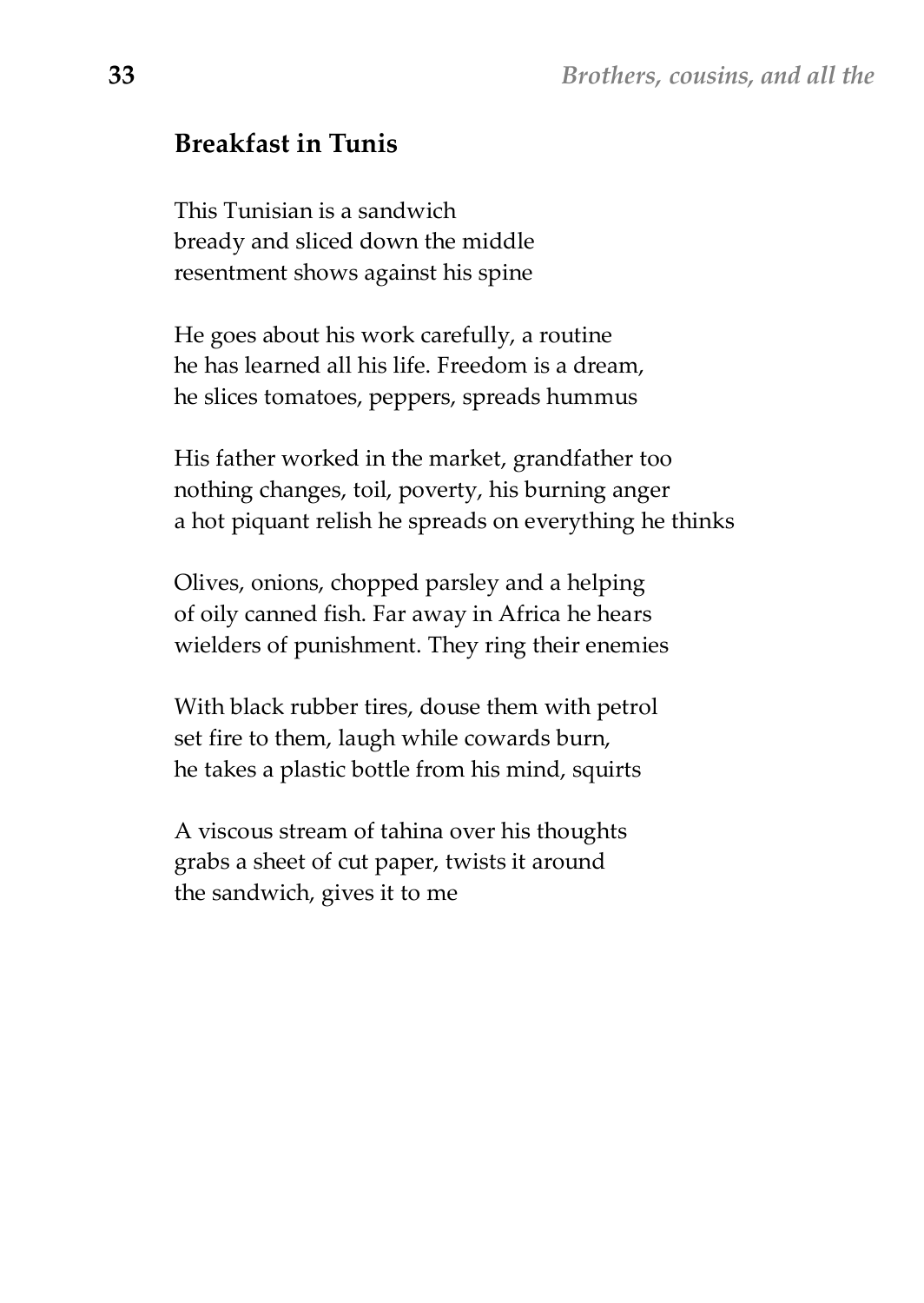# **Friend**

You were not with me in the long boats in the jungles, through the deserts, not with me while radios crackled static, not by my side as I wandered past cities, through villages spent nights at roadside inns and drinking friendships.

You were not with me while I browsed reference libraries, bookshops, magazines, encyclopedias schools and classrooms searching for knowledge eyes straining by candle light, learning a foreign language, how to say love in Italian, how to sum up rows of jittery numbers to achieve the perfect result every time.

You were not there in the dance halls, waiting for a smile of friendship, an invitation, not with me in my strolls alone, dreaming of some lost acquaintance, or paging through some dusty album trying to remember a face, how her eyes would crinkle when she smiled, how she once held my hand in some shaded glade.

All through my wanderings, I never really missed you, imagining your existence only once or twice in some thumbed and dropped science fiction novel shrugged, almost forgotten in the hurly burly.

I never thought the day would come when I would possess you, familiar as my fingers, companion, mentor benevolent lover - jingling, whistling, singing jewel of glass and aluminum, warming my back pocket, calling out to itching fingers, at times my only friend.

When you were not here I never missed you. Now I hold and hug you, cannot live without you.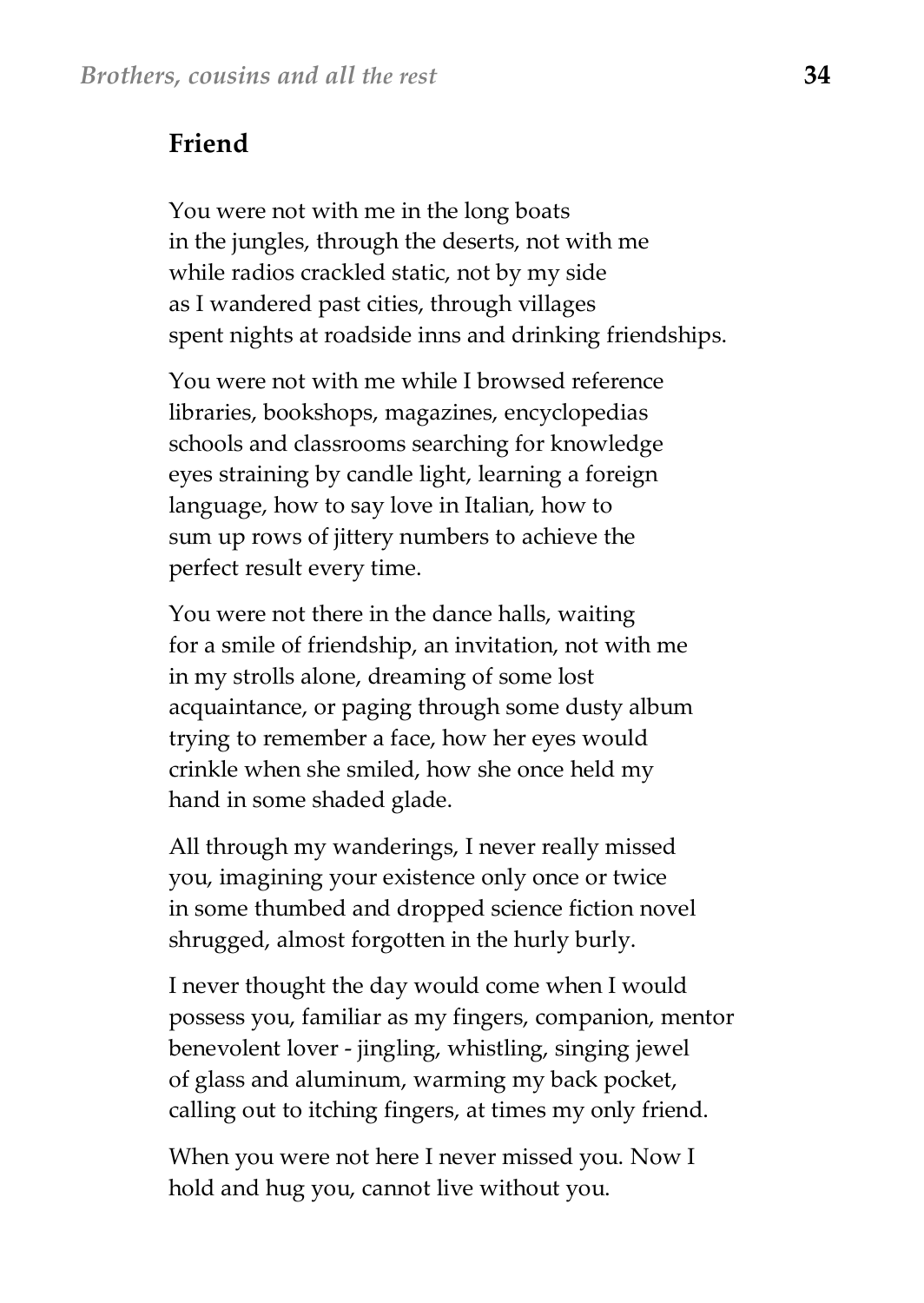# **For His Name's Sake**

There is only one person in the universe and he is a lie.

No throne his nothingness, no lightning bolt can describe his inscrutability his blind immortal eye.

Alone, he invents armies of children to disobey him. They reinvent him in multiple disguises.

He ignores their games.

Child, you are but a passing fable told by a drunkard on a stormy night.

Come, climb these stairs up to the attic meet your father.

Look, he is a bespectacled fellow in a yarmulke reading a yellowed newspaper.

He hands you a slice of bread and a pickle the bread crumbles in your grip to star dust the pickle is a comet dipped in green vinegar.

You turn to thank him and he is gone.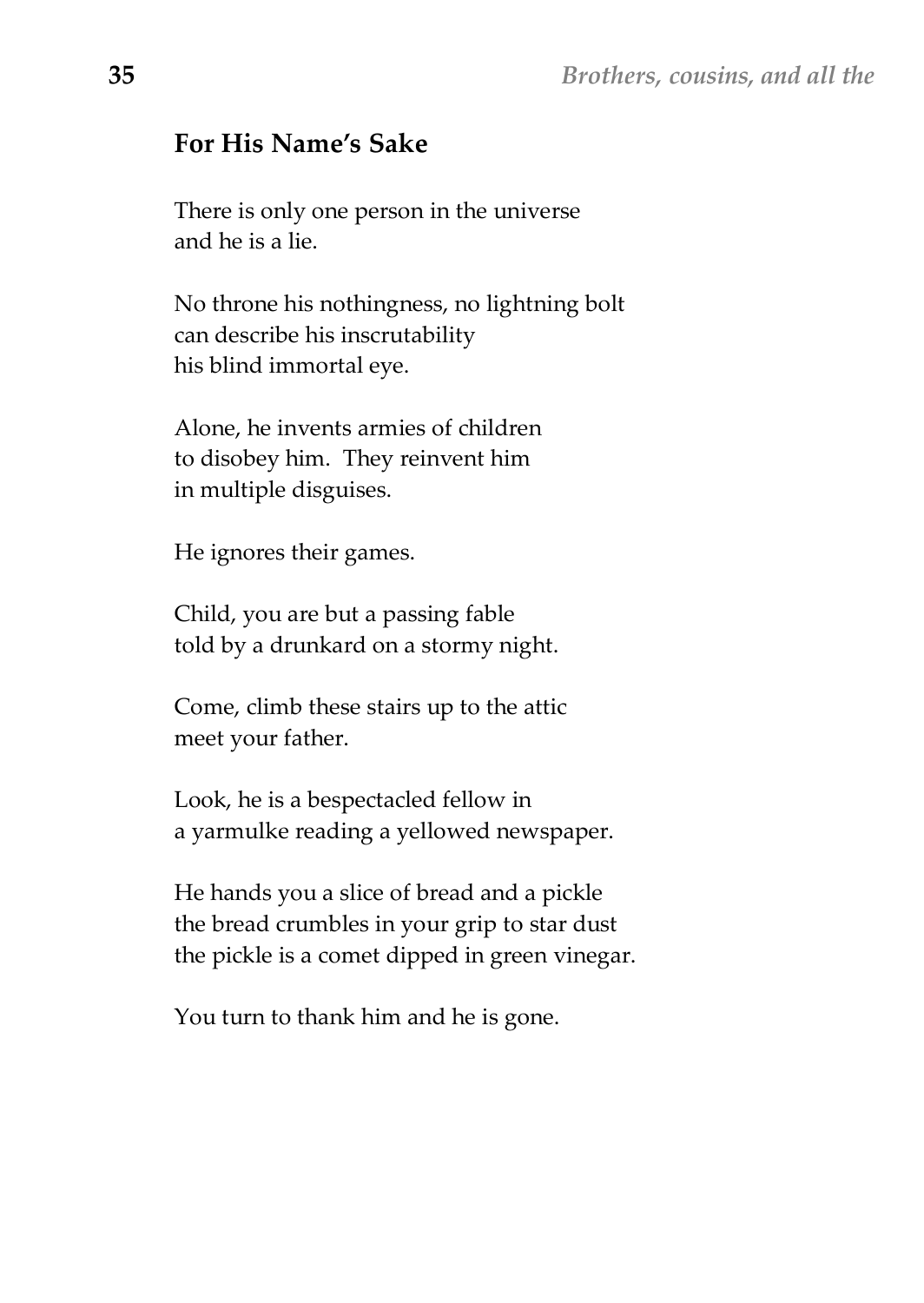Homo Proponit, Sed Deus Disponit\*  *Thomas à Kempis circa 1425*

Once upon a time there was a family of gods who lived somewhere far out among the stars. Mama God was a composer, well known for her hymns and anthems. Papa God was a blacksmith who made shields, swords and things and on weekends performed miracles for charity. Baby God was still quite small and loved mostly to play and have fun.

When Baby God turned seven, Mama and Papa bought him a universe building kit as a birthday gift. The set contained a whole lot of mud and some wriggly worms as well as a rather battered brass bugle. After a bit of experimenting Baby God used the mud to make a large ball and with his finger he poked a number of tunnels in it. Then he placed the worms each inside its own tunnel. When he blew some loud notes on the bugle the worms would poke their heads out of the tunnels and sing Hallelujah.

Tiring of this game, Baby God put the world aside and turned to more adult things. But every now and then he would look to see how the worms were faring. One day he noticed that all of them had crawled out of their tunnels and were busy building castles, temples, mosques and churches over the surface of the mud ball and when he now blew the bugle, hordes of worms wearing Papa's swords and shields and singing Mama's hymns started pulling down and setting fire to each others' edifices.

Baby God (who by this time was no longer a baby) was horrified. This was not what he had intended when he placed the worms in the tunnels. He took the universe building kit down to a large black hole and dropped it in with a noisy plop. And there it has remained ever since.

 *\* Man proposes but God disposes*